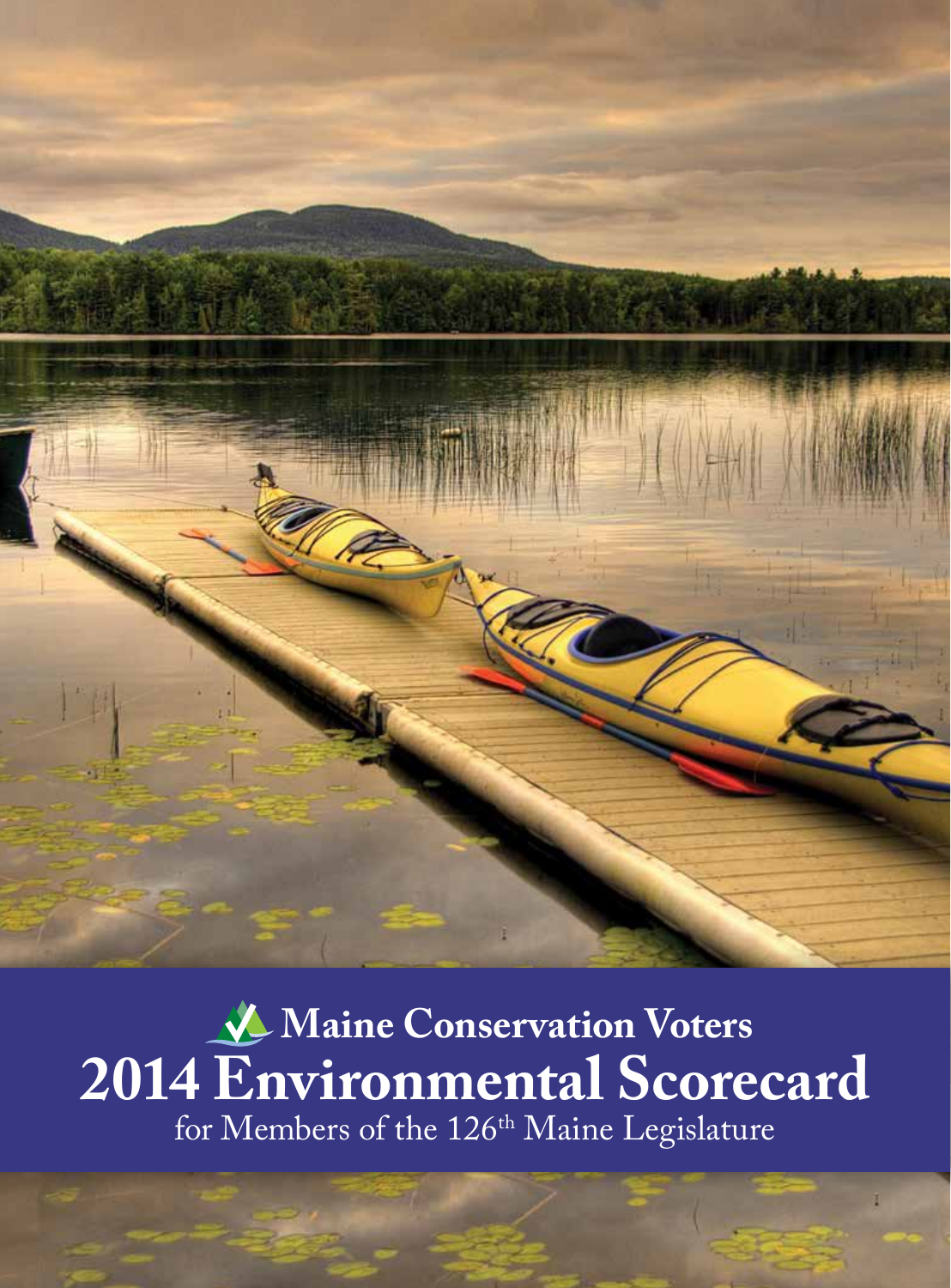

## **Maine Conservation Voters**

Maine Conservation Voters plays a critical role in turning public support for conservation into new laws to protect our air, land, water and wildlife. As a result of successful campaign strategies, a focused policy agenda, and sharp accountability tools, we are building Maine's environmental movement into a powerful political force.

### **Board of Directors**

Daniel Amory, *President* Roger Berle, *Vice President* Ralph Pope, *Treasurer* Howard Lake, *Secretary* Caroline M. Pryor, *Chairwoman* Nancy Anderson Brownie Carson Peter Didisheim Jennifer Burns Gray

### **Advisory Board**

Robert O. Blake Gordon Glover Leslie Harroun E. Christopher Livesay Sean Mahoney Neil Rolde James St. Pierre Clinton Townsend

Karen Herold Sherry Huber George Lapointe

Adam Lee Jon Lund Jeff Pidot John Piotti Lucas St. Clair Kate Williams

### **Staff**

Maureen Drouin, *Executive Director* Beth Ahearn, Esq., *Political Director* Alison Romano, *Advocacy Coordinator* Rani Sheaffer, *Development Director*

### **Cover photos**

*Outside cover: slack12 of Connecticut "Kayaks on a small pond" taken in Bar Harbor, Maine.*

*Inside Cover: Brent Danley, "The Old Ice Pond" taken in Hinkley Park, South Portland, Maine.*

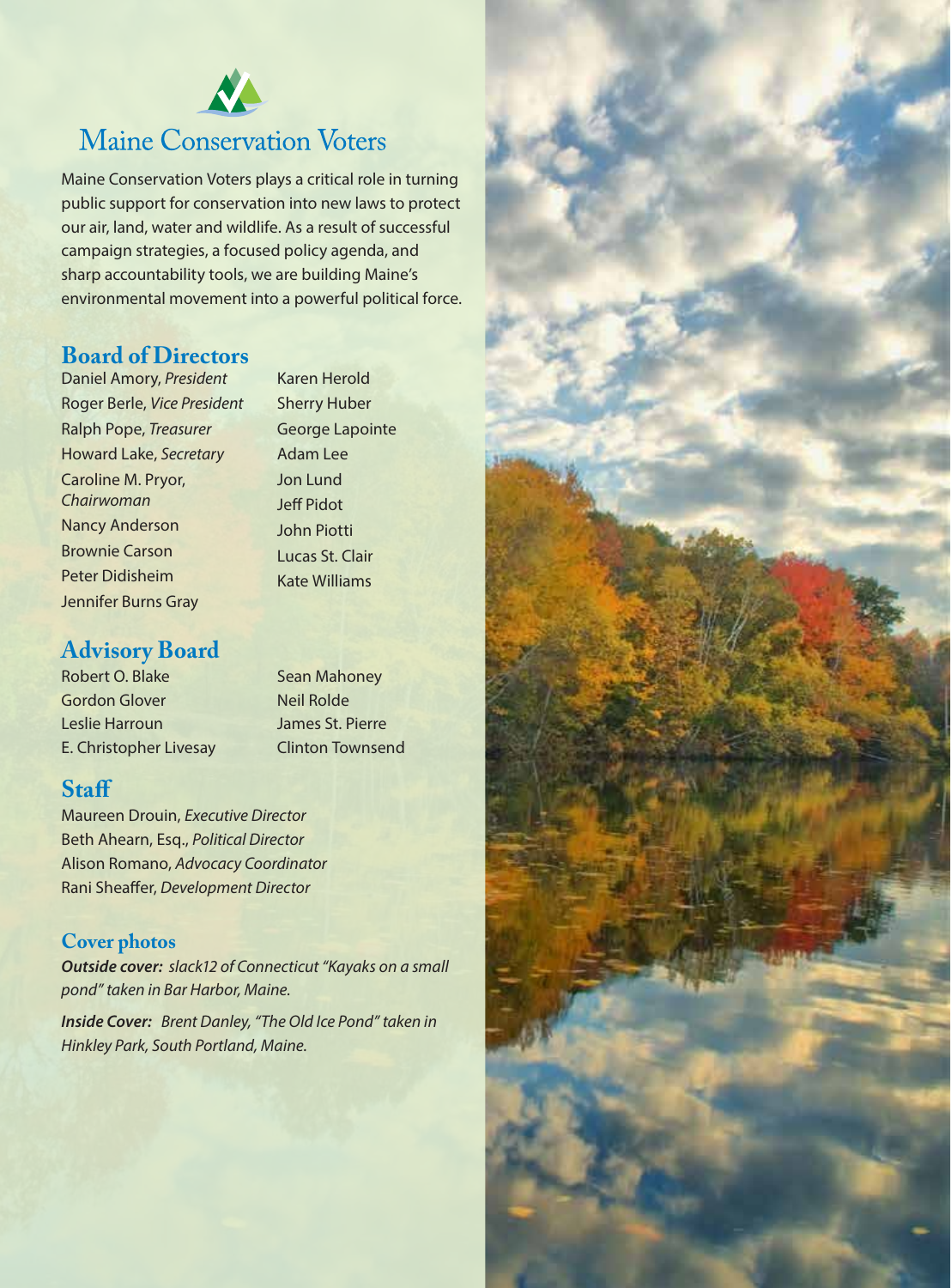## Welcome

Dear Friend of Maine,

Summer may be waning, but Maine is at its best this time of year. Gardens are ready to harvest. Canoes and bicycles lean against the house, ready for use. Everywhere in Maine, summer days are warm and blue skies beckon.

Here at Maine Conservation Voters, we spent the winter and spring taking part in legislative battles at Maine's State House to protect our air, land and water. Now we have tallied up the votes and are pleased to present our Environmental Scorecard for 2014. Our scorecard presents, in context, the votes of each legislator on the key environmental bills of the session—as well as shining a light on those who advanced and those who undermined key protections.

The Legislature passed several pro-environment measures this spring: a bond issue for clean water infrastructure, state policy to plan for solar power, and establishment of a commission to study the effects of ocean acidification on Maine's coastal fisheries. In addition, the Legislature put the brakes on a damaging rollback of the state's metallic mining laws.

But some bills—despite passing with overwhelming majorities—never became law. Governor Paul LePage vetoed dozens of bills. Bringing more farm-fresh food to Maine schools—vetoed. Rebates for solar panel installation—vetoed. Strengthening lake protection programs—vetoed.

And despite strong support these measures received in initial votes, many legislators regularly switched their votes to support the Governor's vetoes. That should not be the Maine way. Conservation of our environment is a value all Mainers share, regardless of party.

But you can help. You already know what is at stake: Maine's clean air and water, wildlife and wild places, the health of our kids and grandchildren, our changing climate. Now is the time to get involved. Develop a relationship with your legislators. Let them know you are watching. And let them know that Maine's environment is important to you, your family, your business—your future.

Thank you, if you are already a supporter of Maine Conservation Voters. If not, please spend some time reading our environmental scorecard, then visit us on the web at www.maineconservation.org and make a gift to support this important work.

Maureen Drouin Executive Director

Sincerely,



Dan Amory Board President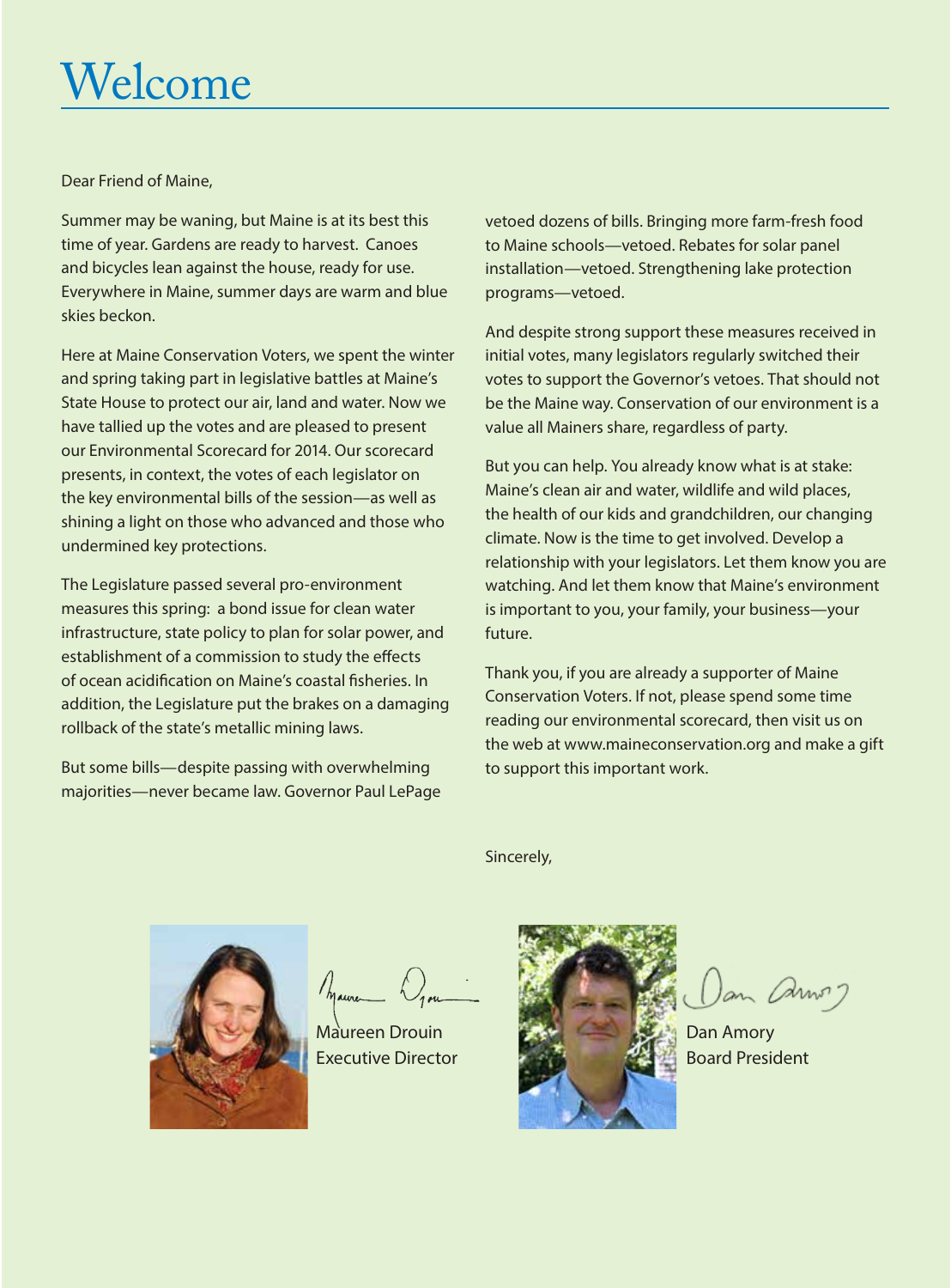## 2014 Bill Descriptions



## **Metallic Mining Rules (LD 1772) Sponsored by Rep. Joan Welsh**

*Resolve, Regarding Legislative Review of Chapter 200: Metallic Mineral Exploration, Advanced Exploration and Mining, a Late-filed Major Substantive Rule of the Department of Environmental Protection* After over two years of debate sparked by a bill introduced in 2012 directing

the Department of Environmental Protection to rewrite Maine's metallic mining rules, the legislature rejected the rules that had been drafted by the LePage Administration and then weakened by the Board of Environmental Protection. Lawmakers rejected the rules as not protective enough of Maine's water resources or taxpayers who would inevitably pay clean up costs. Instead, they passed a bill (LD 1772) directing the Department of Environmental Protection to begin again and present rules to the legislature for approval or rejection in 2016. The Governor vetoed the bill, which means there is no legislative directive to draft new rules, and the 1991 mining rules remain in effect. The roll call vote that rejected the mining rules is the one scored.

### YES IS THE PRO ENVIRONMENT VOTE

### **Final Outcome: Rules rejected, no process established for new rules.**

- $\blacktriangleright$  House Roll Call #602 (March 31, 2014) Yes 98, No 39
- No Senate Vote



## **Food Hubs (LD 1431) Sponsored by Sen. Chris Johnson**

*An Act to Support School Nutrition and Expand the Local Foods Economy* A bill to provide incentives for 'food hubs'–places for local farmers to aggregate, minimally process and distribute their products to large institutions like schools and hospitals–passed the legislature overwhelmingly. Food hubs can help our small farms feed more of the state and provide growing schoolchildren with

nutritious food grown right here in Maine. Despite the bill being enacted in the House by 120-19 and in the Senate by 33-0, the Governor vetoed the bill. The Senate voted to override the veto but the override vote in the House failed by two votes (98 votes were needed to override), and the bill died. The veto override roll call votes are scored.

### YES IS THE PRO ENVIRONMENT VOTE

### **Final Outcome: Bill vetoed by Governor; veto override failed.**

- $\blacktriangleright$  House Roll Call #788 (May 1, 2014) Yes 96, No 50
- $\blacktriangleright$  Senate Roll Call #623 (May 1, 2014) Yes 30, No 5



### **Lake Protection (LD 1744) Sponsored by Rep. Jeff McCabe** *An Act to Protect Maine Lakes*

Maine has some of the most beautiful, valuable lakes in the country, but water quality is declining because lake protection efforts have been weakened by the LePage Administration.

Maine's lakes generate at least \$3.5 billion in economic activity annually and help

sustain 52,000 jobs; it makes sense to protect them for economic as well as environmental reasons. The legislature enacted a bill to require a 25 ft. setback for the application of fertilizer with votes of 138-0 in the House and 35-0 in the Senate. The Governor vetoed the bill. While the House overrode the veto, the Senate failed to override (24 votes were needed to override). The veto override roll call votes are scored.

### YES IS THE PRO ENVIRONMENT VOTE

### **Final Outcome: Bill vetoed by Governor; veto override failed.**

- $\blacktriangleright$  House Roll Call #778 (May 1, 2014) Yes 125, No 21
- $\triangleright$  Senate Roll Call #658 (May 1, 2014) Yes 21, No 14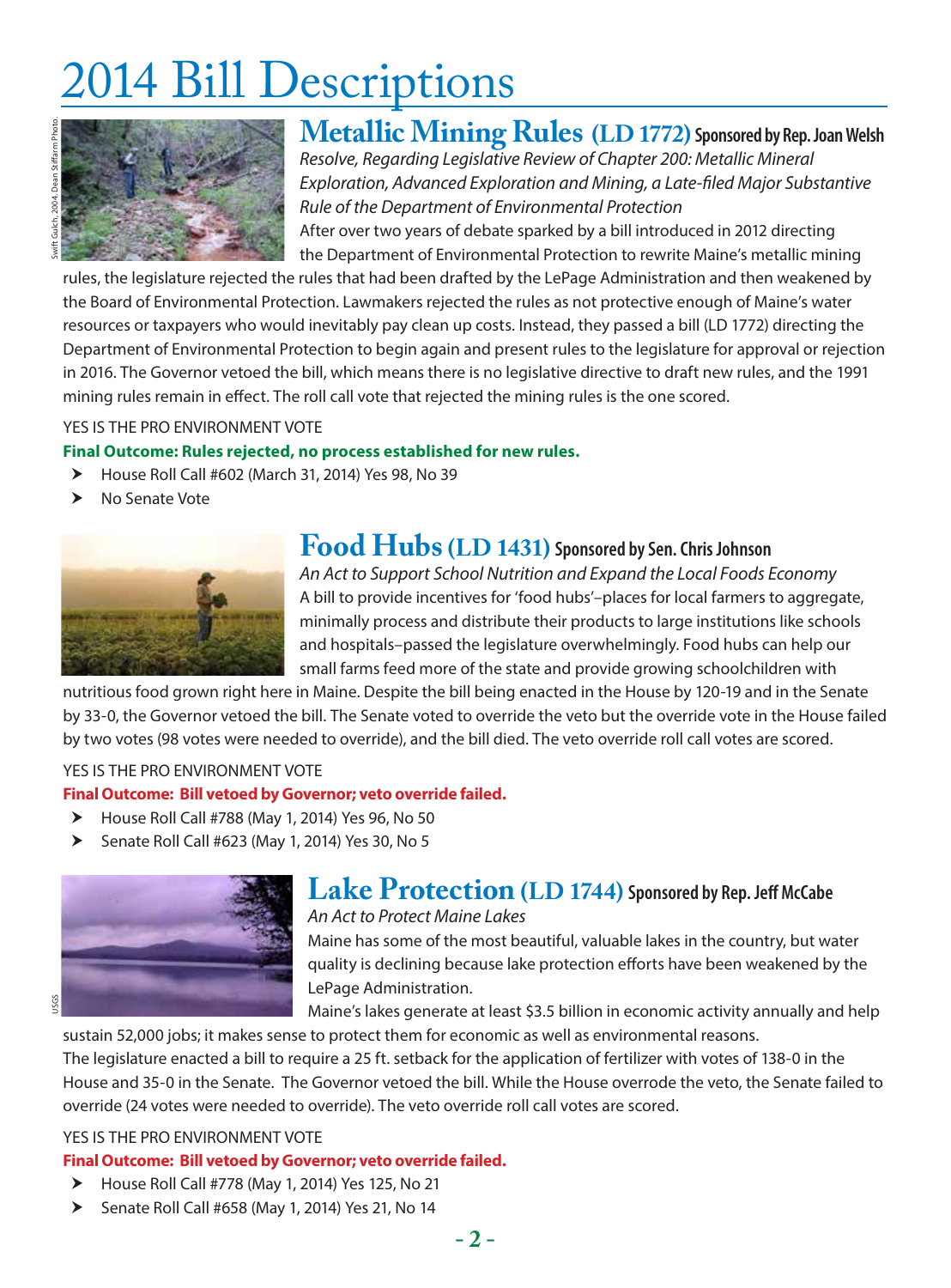## 2014 Bill Descriptions (continued)

## **Solar Rebate (LD 1252) Sponsored by Rep. Terry Morrison**

*An Act to Improve Maine's Economy and Energy Security with Solar Energy*

The solar rebate bill provided for a reinstatement of rebates on the purchase of solar equipment through a fund at Efficiency Maine in the amount of \$1 million a year until December 2016. The funds would have come from a surcharge on electric customers at the cost of 60 cents a year for the average homeowner. The program could have made solar affordable for more people, created local jobs, reduced energy imports, and improved air quality. However, since this bill did not get enacted, Maine remains the only state in New England without a comprehensive policy on solar power. The legislature passed the bill by a wide margin, especially after heat pump rebates for low income people were included in the bill. The Governor vetoed the bill and while the House overrode the veto, the Senate failed to do so (24 votes were needed to override). The veto override roll call votes are scored.

### YES IS THE PRO ENVIRONMENT VOTE

### **Final Outcome: Bill vetoed by Governor; veto override failed.**

- $\blacktriangleright$  House Roll Call #706 (April 14, 2014) Yes 105, No 41
- $\blacktriangleright$  Senate Roll Call #585 (April 16, 2014) Yes 22, No 13



## **Water Bond (LD 1455)**

**Sponsored by Rep. Jeff McCabe (inherited from retired Sen. Goodall)** *An Act to Authorize a General Fund Bond Issue to Ensure Clean Water and Safe Communities*

Maine's water resources are critical assets that support our economy and quality of life. Recognizing this, the legislature approved a \$10 million bond to help manage our state's water resources, protect clean drinking water sources, help

communities safeguard themselves against extreme storms and flooding, and restore our fisheries. The bond will be used for natural infrastructure, including conserving drinking water aquifers and lakes; and built infrastructure, including culvert replacement and storm water management projects. The bond became law without the Governor's signature. The bond will go before the voters for approval on November 4, 2014.

### YES IS THE PRO ENVIRONMENT VOTE

### **Final Outcome: Bill became law without the Governor's signature; Bond goes to the voters.**

- $\blacktriangleright$  House Roll Call #739 (April 17, 2014) Yes 126, No 19
- $\triangleright$  Senate Roll Call #608 (April 17, 2014) Yes 30, No 2



## **Timber Harvesting on Public Lands (LD 1838) Governor's bill sponsored by Sen. Ed Youngblood**

*An Act to Expand Affordable Heating Investments with Maine's Public Resources* The legislature defeated the Governor's bill to take the money from the sale of the timber on public land to fund a heating efficiency program. The proposal would have had the effect of pressuring the Bureau of Parks and Lands to increase

harvesting and would have set a new precedent. Money earned from timber harvesting has historically been used to fund the Bureau of Parks and Lands, not diverted for other purposes. The Agriculture, Conservation and Forestry Committee voted to oppose the Governor's bill and the full legislature followed its lead.

### YES IS THE PRO ENVIRONMENT VOTE

### **Final Outcome: Bill died.**

- $\blacktriangleright$  House Roll Call #645 (April 4, 2014) Yes 89, No 53
- $\blacktriangleright$  Senate Roll Call #533 (April 3, 2014) Yes, 21, No 14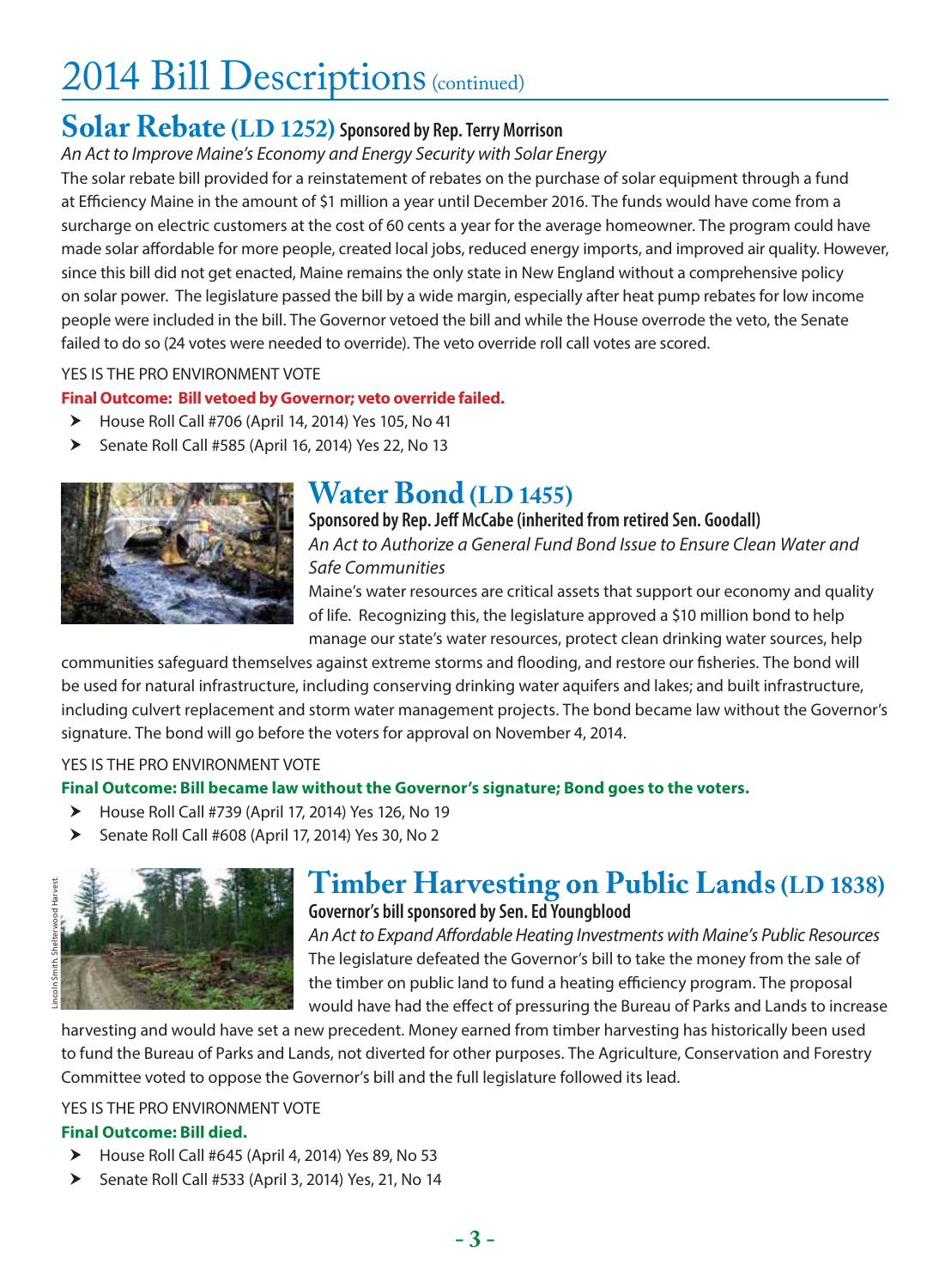## 2013 Bill Descriptions



## **Alewives (LD 72) Sponsored by Rep. Madonna Soctomah**

*An Act To Open the St. Croix River to River Herring* The Legislature authorized reopening the St. Croix River to alewives representing a significant victory for wildlife habitat. Also known as river herring, alewives are a critical food source for Maine lobster, many fish species, and a variety of birds and mammals. The fish passages were closed in 1995, restricting access to the alewives'

native spawning grounds and causing a dramatic population decline. The Marine Resources Committee voted unanimously in favor of the bill, setting the stage for easy passage in both the House and Senate. Thanks to the timely passage of this bill, alewives swam unrestricted up the river this year.

#### YES IS THE PRO ENVIRONMENT VOTE

### **Final Outcome: Bill passed; enacted without the Governor's signature**

- $\blacktriangleright$  House Roll Call #37 (April 10, 2013) Yes 123, No 24
- h Senate Roll Call #38 (April 9, 2013) Yes 32, No 3

## **Wind-Power Siting (LD 385) Sponsored by Rep. Roberta Beavers**

#### *An Act To Improve Wind Energy Development Permitting*

The Legislature directed the Department of Environmental Protection (DEP) to increase opportunities for public participation in deciding where new wind projects can be built. The DEP must now also evaluate the potential scenic and wildlife impacts of wind power. Additionally, the bill protects the habitat of Bicknell's Thrush, a globally rare bird species found at very specific high elevations.

#### YES IS THE PRO ENVIRONMENT VOTE

### **Final Outcome: Bill passed; signed by the Governor**

- $\blacktriangleright$  House Roll Call #350 (June 18, 2013) Yes 81, No 61
- $\blacktriangleright$  Senate Roll Call #299 (June 17, 2013) Yes 20, No 15

## **GMO Labeling (LD 718) Sponsored by Rep. Lance Harvell**

*An Act To Protect Maine Food Consumers' Right To Know about Genetically Engineered Food and Seed Stock* The House and Senate both passed the GMO labeling bill with overwhelming support, and it became law in January 2014. The law will require food companies to label products that have been produced using Genetically Modified Organisms (GMOs). LD 718 will go into effect when 5 contiguous northeast states, including Maine, pass GMO labeling laws. Connecticut has already passed such a law this year. GMOs have significant environmental impacts on species diversity, unknown impacts regarding toxic chemicals in the food supply, and have increased pesticide use. The GMO labeling law will give important freedom of choice to food consumers in Maine and the northeast.

#### YES IS THE PRO ENVIRONMENT VOTE

#### **Final Outcome: Bill passed; signature expected from the Governor in January 2014**

- $\blacktriangleright$  House Roll Call #276 (June 11, 2013) Yes 141, No 4
- $\triangleright$  Senate Roll Call #253 (June 12, 2013) Yes 31, No 4

### **Climate Change (LD 825) Sponsored by Rep. William Noon**

### *Resolve, To Study Climate Change and Implement the Recommendations of the Department of Environmental Protection Report on Climate Change*

In 2009, the Legislature directed the DEP to build upon the Universtiy of Maine's climate impact assessment by evaluating the options available to Maine people and businesses for adapting to the environmental effects of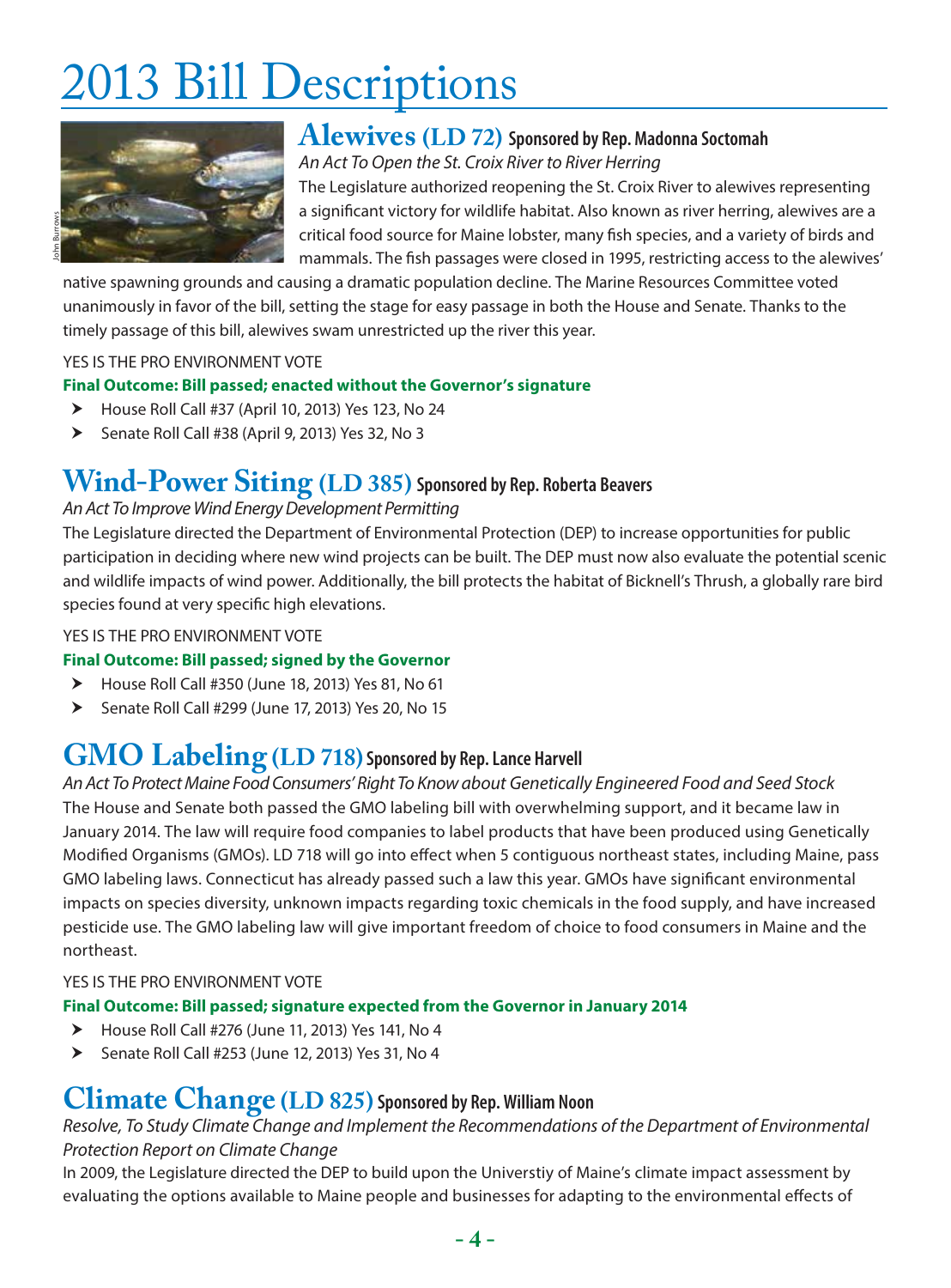## 2013 Bill Descriptions (continued)

climate change. Under Governor LePage's Administration however, the DEP ceased its study on climate change adaptation. LD 825 would have directed the DEP to resume the study and implement recommendations made in response to its findings. The bill passed both bodies but was vetoed by Governor LePage.

#### YES IS THE PRO ENVIRONMENT VOTE

### **Final Outcome: Bill vetoed by the Governor; veto override failed**

- $\blacktriangleright$  House Roll Call #405 (June 26, 2013) Yes 98, No 50
- $\blacktriangleright$  Senate Roll Call #260 (June 12, 2013) Yes 24, No 11



## **Healthy Kids (LD 1181) Sponsored by Sen. Seth Goodall**

*An Act To Further Strengthen the Protection of Pregnant Women and Children from Toxic Chemicals*

Despite passage in the House by a wide margin and initial unanimous Senate passage, Governor LePage vetoed the Healthy Kids bill, and the Senate failed to override. LD 1181 would have required the disclosure of BPA use in food packaging by food

manufacturers with more than a billion dollars in annual sales. Disappointingly, the Senate did not debate the bill.

#### YES IS THE PRO ENVIRONMENT VOTE

#### **Final Outcome: Bill vetoed by the Governor; veto override failed**

- $\blacktriangleright$  House Roll Call #370 (June 19, 2013) Yes 108, No 37
- $\blacktriangleright$  Senate Roll Call #379 (July 9, 2013) Yes 19, No 14

## **Open-Pit Mining (LD 1302) Sponsored by Rep. Jeff McCabe**

#### *An Act To Amend the Maine Metallic Mineral Mining Act To Protect Water Quality*

Open-pit sulfide mining is one of the most polluting industries, releasing dangerous arsenic, lead, and mercury into the surrounding watershed. Until last year it was highly improbable that this type of mining would ever occur in Maine, but a bill passed in 2012 weakened the clean water protections that apply these mines, opening the door for their development in the state. LD 1302 would have strengthened water quality protections and ensured that Maine taxpayers are not left with clean-up costs once a mine is closed. The House passed the bill by a large margin, but the Senate failed to pass it by just one vote.

#### YES IS THE PRO ENVIRONMENT VOTE

#### **Final Outcome: Bill failed**

- $\blacktriangleright$  House Roll Call #362 (June 18, 2013) Yes 97, No 40
- $\blacktriangleright$  Senate Roll Call #311 (June 18, 2013) Yes 16, No 19

## **Paint Recycling (LD 1308) Sponsored by Sen. Thomas Saviello**

#### *An Act To Establish a Stewardship Program for Architectural Paint*

The Legislature passed LD 1308, which establishes a recycling program for architectural (household) paint sold in Maine. Following the precedent set by Maine's bottle bill, this bill enables consumers to return their unused paint to designated locations throughout the state for recycling and proper disposal.

#### YES IS THE PRO ENVIRONMENT VOTE

#### **Final Outcome: Bill passed; enacted without the Governor's signature**

- $\blacktriangleright$  House Roll Call #351 (June 18, 2013) Yes 97, No 45
- $\blacktriangleright$  Senate Roll Call #297 (June 17, 2013) Yes 28, No 7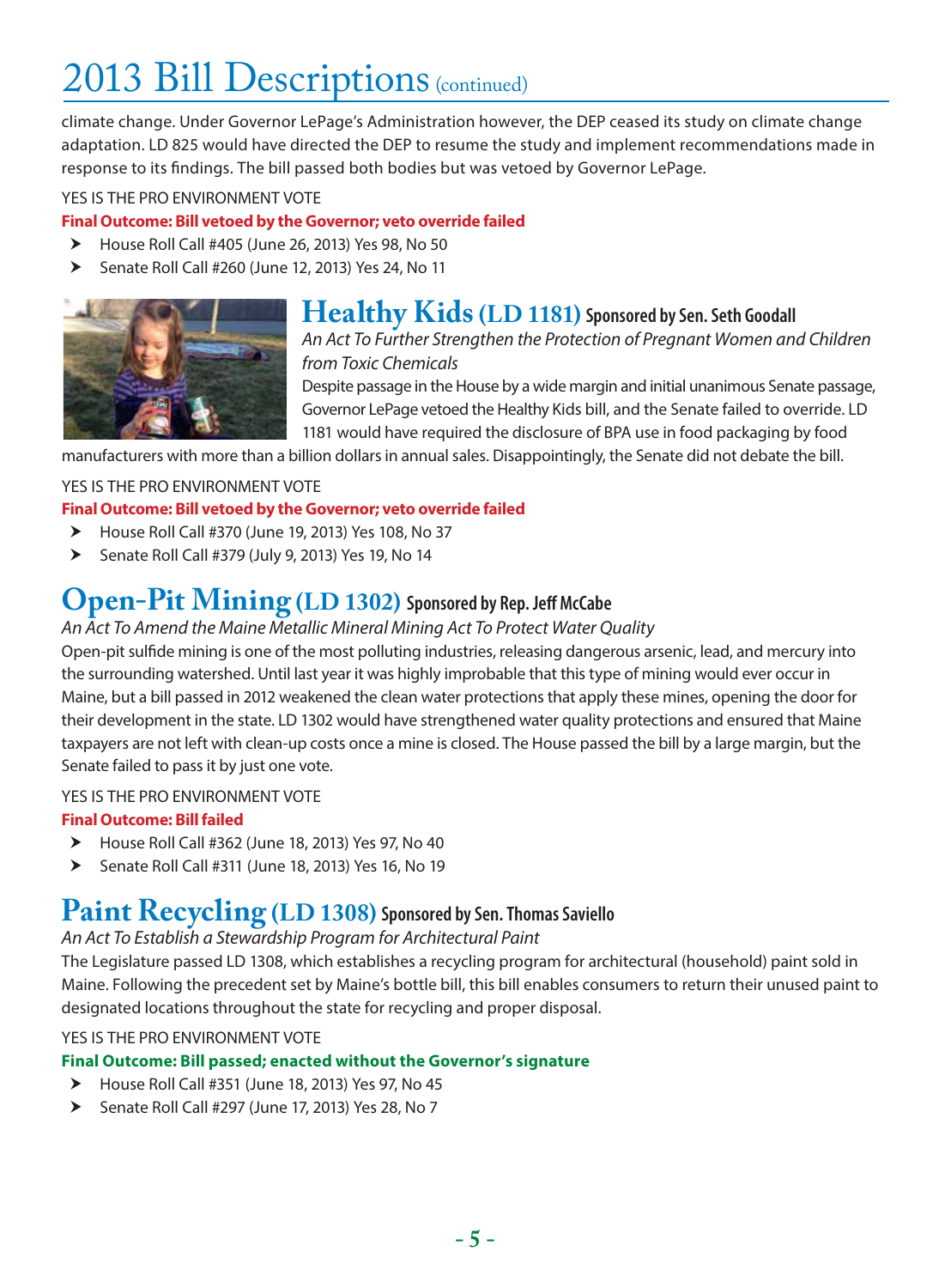## 2014 House Scorecard

| <b>DISTRICT</b> | pro-environment vote<br>X anti-environment vote<br><b>Aunexcused absence</b><br>$\mathsf E$ excused absence<br>** absent due to serious illness | <mark>126th Legislature</mark> | Score<br>Lifetime | Alewives<br>LD 72         | Wind Power<br>LD 385      | GMO Labeling<br>LD 718    | Climate Change<br>LD 825  | Healthy Kids<br>LD 1181 | Open-Pit Mining<br>LD 1302 LD 1308 LD 1744 | Paint Recycling           | Lakes Protection | Water Bond<br>LD 1455 | Mining Rules<br>LD 1772 LD 1431 | Food Hubs                 | Timber Harvesting<br>LD 1838 | Solar Rebate<br>LD 1252   |
|-----------------|-------------------------------------------------------------------------------------------------------------------------------------------------|--------------------------------|-------------------|---------------------------|---------------------------|---------------------------|---------------------------|-------------------------|--------------------------------------------|---------------------------|------------------|-----------------------|---------------------------------|---------------------------|------------------------------|---------------------------|
| 3               | <b>Ayotte (R - CASWELL)</b>                                                                                                                     | 15%                            | 16%               | $\checkmark$              | $\boldsymbol{\mathsf{x}}$ | $\checkmark$              | $\boldsymbol{\mathsf{x}}$ | X                       | $\boldsymbol{\mathsf{x}}$                  | $\boldsymbol{\mathsf{x}}$ | X                | A                     | A                               | $\boldsymbol{\mathsf{x}}$ | X                            | A                         |
| 135             | <b>Beaudoin (D - BIDDEFORD)</b>                                                                                                                 | 62%                            | 83%               | $\blacklozenge$           | A                         | A                         | $\checkmark$              | A                       | A                                          | Α                         | $\checkmark$     | $\checkmark$          | $\checkmark$                    | $\checkmark$              | $\checkmark$                 | $\checkmark$              |
| 68              | <b>Beaulieu</b> (R - AUBURN)                                                                                                                    | 38%                            | 51%               | $\checkmark$              | $\boldsymbol{\mathsf{x}}$ | Α                         | X                         | √                       | $\boldsymbol{\mathsf{x}}$                  | $\checkmark$              | $\checkmark$     | ✔                     | X                               | ×                         | ×                            | X                         |
| 148             | <b>Beavers (D - SOUTH BERWICK)</b>                                                                                                              | 100%                           | 100%              | $\blacklozenge$           | $\checkmark$              | $\checkmark$              | $\sqrt{}$                 | $\checkmark$            | $\checkmark$                               | $\checkmark$              | √                | $\blacklozenge$       | $\checkmark$                    | $\checkmark$              | $\checkmark$                 | $\sqrt{}$                 |
| 76              | <b>Beck</b> (D - WATERVILLE)                                                                                                                    | 100%                           | 85%               | $\checkmark$              | $\checkmark$              | $\checkmark$              | $\checkmark$              | $\checkmark$            | $\checkmark$                               | $\checkmark$              | $\checkmark$     | $\checkmark$          | $\checkmark$                    | $\checkmark$              | √                            | $\checkmark$              |
| 141             | <b>Bennett (R - KENNEBUNK)</b>                                                                                                                  | 15%                            | 17%               | $\checkmark$              | $\boldsymbol{\mathsf{x}}$ | $\checkmark$              | $\boldsymbol{\mathsf{x}}$ | X                       | A                                          | X                         | ×                | ×                     | A                               | X                         | X                            | X                         |
| 67              | <b>Berry</b> (D - BOWDOINHAM)                                                                                                                   | 100%                           | 98%               | $\checkmark$              | $\checkmark$              |                           | $\checkmark$              | √                       | $\checkmark$                               |                           | $\checkmark$     | $\checkmark$          | √                               | √                         |                              | $\checkmark$              |
| 90              | <b>Black (R - WILTON)</b>                                                                                                                       | 77%                            | 52%               | $\checkmark$              | $\boldsymbol{\mathsf{x}}$ | $\checkmark$              | $\checkmark$              | X                       | $\checkmark$                               | √                         | $\checkmark$     | ✔                     | $\checkmark$                    | X                         | √                            | $\checkmark$              |
| 142             | <b>Boland (D - SANFORD)</b>                                                                                                                     | 69%                            | 85%               | $\checkmark$              | A                         | X                         | $\sqrt{2}$                |                         | A                                          | A                         | $\checkmark$     | $\checkmark$          | $\checkmark$                    | $\checkmark$              | $\checkmark$                 | $\checkmark$              |
| 69              | <b>Bolduc</b> (D - AUBURN)                                                                                                                      | 69%                            | 80%               | A                         | $\checkmark$              | $\checkmark$              | $\checkmark$              | A                       | $\checkmark$                               | $\checkmark$              | $\checkmark$     | A                     | $\checkmark$                    | $\checkmark$              | $\boldsymbol{\mathsf{x}}$    | $\checkmark$              |
| 93              | Briggs (D - MEXICO)                                                                                                                             | 85%                            | 96%               | X                         | $\boldsymbol{\mathsf{x}}$ | √                         | $\checkmark$              | ✓                       | $\checkmark$                               |                           | $\checkmark$     | ✔                     | √                               | √                         | √                            | $\checkmark$              |
| 42              | <b>Brooks (U - WINTERPORT)</b>                                                                                                                  | 100%                           | 92%               | $\checkmark$              | $\checkmark$              |                           | $\checkmark$              | $\checkmark$            | $\checkmark$                               | $\checkmark$              | $\checkmark$     | $\checkmark$          | $\checkmark$                    | $\checkmark$              |                              | $\checkmark$              |
| 138             | <b>Campbell (I - NEWFIELD)</b>                                                                                                                  | 92%                            | 59%               | $\checkmark$              | A                         | √                         | $\checkmark$              | √                       | $\checkmark$                               | $\checkmark$              | $\checkmark$     | ✔                     | √                               | $\checkmark$              | √                            | $\checkmark$              |
| 40              | <b>Campbell (R - ORRINGTON)</b>                                                                                                                 | 31%                            | 8%                | $\boldsymbol{\mathsf{x}}$ | X                         | $\checkmark$              | $\sqrt{}$                 | X                       | A                                          | X                         | X                | $\checkmark$          | X                               | X                         | X                            | $\sqrt{}$                 |
| 72              | <b>Carey (D - LEWISTON)</b>                                                                                                                     | 92%                            | 89%               | $\checkmark$              | $\checkmark$              |                           | $\checkmark$              |                         | $\checkmark$                               | A                         | $\checkmark$     | $\checkmark$          |                                 |                           |                              | $\checkmark$              |
| 137             | <b>Casavant (D - BIDDEFORD)</b>                                                                                                                 | 85%                            | 94%               | $\checkmark$              | $\checkmark$              | $\checkmark$              | $\checkmark$              | $\checkmark$            | $\checkmark$                               | $\checkmark$              | $\checkmark$     | $\checkmark$          | A                               | $\checkmark$              | $\checkmark$                 | X                         |
| 32              | Cassidy (D - LUBEC)                                                                                                                             | 92%                            | 92%               | $\checkmark$              | $\checkmark$              |                           | $\checkmark$              |                         | $\checkmark$                               |                           | $\checkmark$     | ✔                     |                                 | $\checkmark$              | A                            | $\checkmark$              |
| 37              | <b>Chapman (D - BROOKSVILLE)</b>                                                                                                                | 85%                            | 92%               | $\checkmark$              | $\checkmark$              | $\checkmark$              | $\checkmark$              | $\checkmark$            | $\checkmark$                               | √                         | $\checkmark$     | $\checkmark$          | $\checkmark$                    | $\checkmark$              | A                            | A                         |
| 147             | <b>Chase (R - WELLS)</b>                                                                                                                        | 23%                            | 35%               | $\checkmark$              | X                         | $\checkmark$              | $\boldsymbol{\mathsf{x}}$ | X                       | A                                          | X                         | X                |                       | ×                               | ×                         | ×                            | X                         |
| 134             | <b>Chenette (D - SACO)</b>                                                                                                                      | 100%                           | 100%              | $\checkmark$              | $\checkmark$              | $\checkmark$              | $\checkmark$              | $\checkmark$            | $\checkmark$                               | $\checkmark$              | $\checkmark$     | $\checkmark$          | $\checkmark$                    | $\checkmark$              | $\checkmark$                 | $\checkmark$              |
| 119             | Chipman (I - PORTLAND)                                                                                                                          | 92%                            | 96%               | $\checkmark$              | $\checkmark$              | $\boldsymbol{\mathsf{x}}$ | $\checkmark$              | √                       | $\checkmark$                               |                           | $\checkmark$     | ✔                     | √                               | $\checkmark$              | √                            | $\checkmark$              |
| 6               | <b>Clark (R - EASTON)</b>                                                                                                                       | 31%                            | 33%               | $\checkmark$              | X                         | $\checkmark$              | $\boldsymbol{\mathsf{x}}$ | ×                       | X                                          | $\checkmark$              | A                | √                     | ×                               | A                         | $\boldsymbol{\mathsf{x}}$    | X                         |
| 107             | <b>Cooper</b> (D - YARMOUTH)                                                                                                                    | 100%                           | 100%              | $\checkmark$              | $\checkmark$              | √                         | √                         | √                       | $\checkmark$                               |                           |                  |                       |                                 | $\checkmark$              | √                            | $\checkmark$              |
| 55              | Cotta (R - CHINA)                                                                                                                               | 38%                            | 39%               | ×                         | ×                         | ✔                         | X                         | ✔                       | $\checkmark$                               | ×                         | A                | A                     | ✔                               | ×                         | ✔                            | ×                         |
| 104             | <b>Crafts (R - LISBON)</b>                                                                                                                      | 8%                             | 9%                | ×                         | ×                         |                           | X                         | X                       | ×                                          | ×                         | ×                | X                     | ×                               | ×                         | ×                            | $\boldsymbol{\mathsf{x}}$ |
| 28              | Cray (R - PALMYRA)                                                                                                                              | 31%                            | 35%               | $\blacktriangledown$      | $\boldsymbol{\mathsf{x}}$ | $\checkmark$              | $\blacklozenge$           | X                       | A                                          | $\boldsymbol{\mathsf{x}}$ | X                | $\checkmark$          | ×                               | ×                         | $\boldsymbol{\mathsf{x}}$    | X                         |
| 91              | <b>Crockett (R - BETHEL)</b>                                                                                                                    | 54%                            | 37%               | ×                         | ×                         |                           | ×                         | ✓                       | $\checkmark$                               |                           | $\checkmark$     | ✔                     | ✔                               | x                         | ×                            | ×                         |
| 66              | <b>Daughtry (D - BRUNSWICK)</b>                                                                                                                 | 100%                           | 100%              | $\checkmark$              | $\blacklozenge$           |                           | $\blacklozenge$           | √                       | $\blacklozenge$                            |                           | √                | ✔                     | ✔                               | $\blacklozenge$           | √                            | $\blacklozenge$           |
| 26              | <b>Davis (R - SANGERVILLE)</b>                                                                                                                  | 38%                            | 24%               | $\boldsymbol{\mathsf{x}}$ | ×                         |                           | X                         |                         | $\blacklozenge$                            | ×                         | $\checkmark$     | $\checkmark$          | ×                               | ×                         | ×                            | ×                         |
| 62              | <b>DeChant (D - BATH)</b>                                                                                                                       | 100%                           | 100%              | $\checkmark$              | $\checkmark$              |                           | $\checkmark$              | ✔                       | $\checkmark$                               | $\checkmark$              | $\blacklozenge$  | $\checkmark$          | $\checkmark$                    | $\blacklozenge$           | $\checkmark$                 | $\checkmark$              |
| 51              | <b>Devin</b> (D - NEWCASTLE)                                                                                                                    | 100%                           | 100%              | $\checkmark$              | ✓                         |                           | √                         |                         | $\checkmark$                               |                           | √                | √                     |                                 |                           |                              | $\checkmark$              |
| 47              | <b>Dickerson (D - ROCKLAND)</b>                                                                                                                 | 77%                            | 77%               | $\blacktriangledown$      | A                         |                           | $\blacklozenge$           | ✔                       | A                                          | A                         | $\checkmark$     | ✔                     | $\checkmark$                    | ✔                         |                              | $\blacklozenge$           |
| 14              | <b>Dill</b> (D - OLD TOWN)                                                                                                                      | 100%                           | 82%               | $\checkmark$              | $\checkmark$              |                           | $\checkmark$              |                         | $\checkmark$                               |                           | $\checkmark$     |                       |                                 | √                         |                              | $\checkmark$              |
| 113             | <b>Dion</b> (D - PORTLAND)                                                                                                                      | 69%                            | 62%               | $\blacklozenge$           | A                         | A                         | $\blacklozenge$           | Α                       | $\blacklozenge$                            | A                         | $\blacklozenge$  | ✔                     | $\checkmark$                    | $\checkmark$              |                              | $\blacklozenge$           |
| 33              | <b>Doak</b> (R - COLUMBIA FALLS)                                                                                                                | 31%                            | 31%               | ✔                         | Α                         |                           | X                         | Α                       | A                                          | A                         | $\checkmark$     |                       | ×                               | ×                         | ×                            | ×                         |
| 86              | <b>Dorney (D - NORRIDGEWOCK)</b>                                                                                                                | 92%                            | 92%               | $\checkmark$              |                           |                           |                           |                         | $\checkmark$                               |                           |                  |                       |                                 |                           | X                            | ✔                         |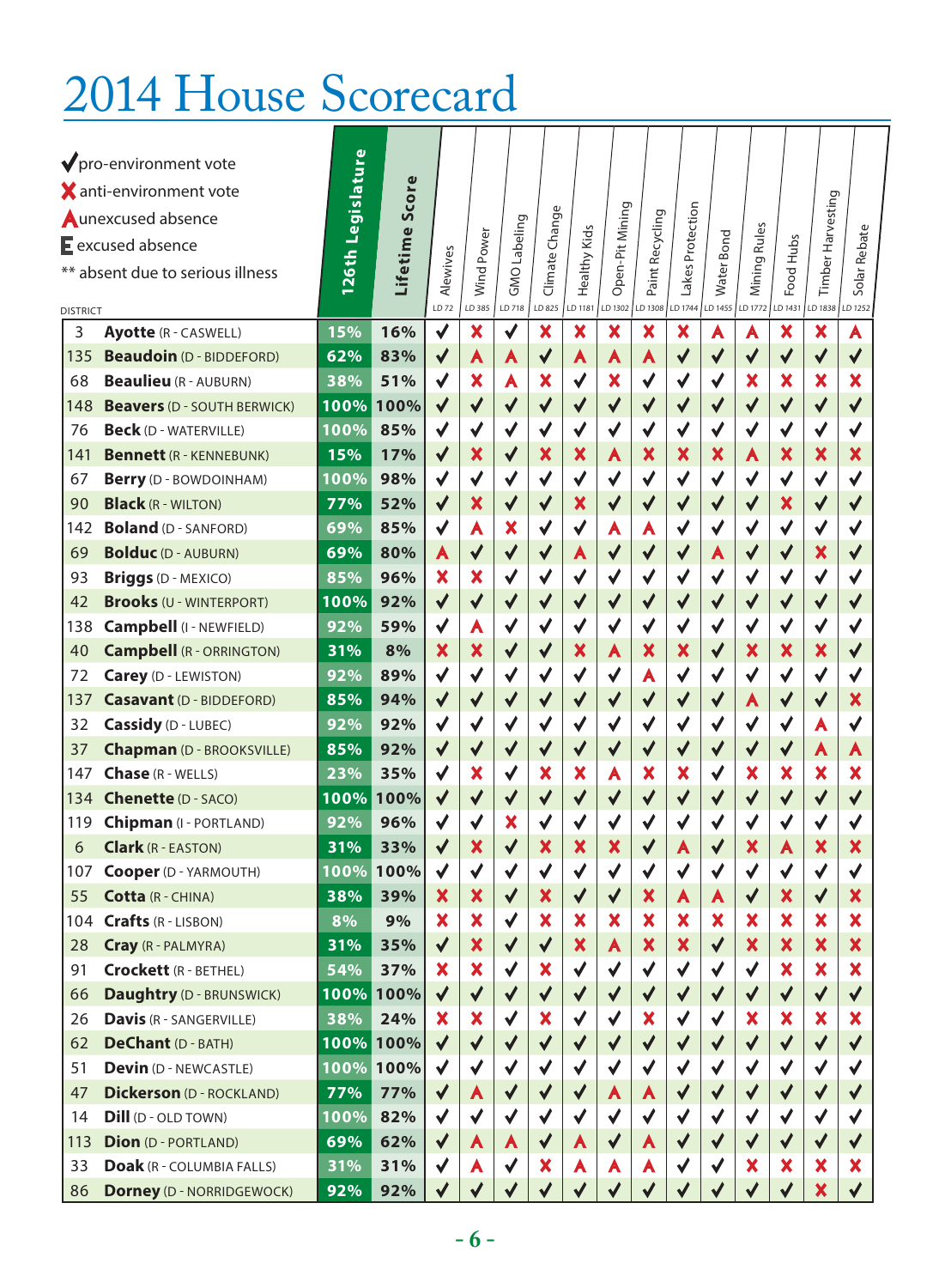| <b>DISTRICT</b> | pro-environment vote<br>X anti-environment vote<br><b>A</b> unexcused absence<br>$\mathsf E$ excused absence<br>** absent due to serious illness | 126th Legislature | Score<br>Lifetime : | Alewives<br>LD 72         | Wind Power<br>LD 385      | GMO Labeling<br>LD 718    | Climate Change<br>LD 825 | Healthy Kids<br>LD 1181   | Open-Pit Mining<br>LD 1302 | Paint Recycling<br>LD 1308 | Lakes Protection<br>LD 1744 | Water Bond<br>LD 1455 | <b>Mining Rules</b><br>LD 1772 | Food Hubs<br>LD 1431      | Timber Harvesting<br>LD 1838 | Solar Rebate<br>LD 1252 |
|-----------------|--------------------------------------------------------------------------------------------------------------------------------------------------|-------------------|---------------------|---------------------------|---------------------------|---------------------------|--------------------------|---------------------------|----------------------------|----------------------------|-----------------------------|-----------------------|--------------------------------|---------------------------|------------------------------|-------------------------|
| 88              | <b>Dunphy (R - EMBDEN)</b>                                                                                                                       | 31%               | 20%                 | $\boldsymbol{\mathsf{x}}$ | X                         | $\checkmark$              | ×                        | X                         | $\checkmark$               | ×                          | $\checkmark$                | X                     | $\checkmark$                   | $\boldsymbol{\mathsf{x}}$ | X                            | ×                       |
| 39              | <b>Duprey (R - HAMPDEN)</b>                                                                                                                      | 38%               | 28%                 | $\checkmark$              | $\boldsymbol{\mathsf{x}}$ | $\checkmark$              | A                        | $\boldsymbol{\mathsf{x}}$ | $\boldsymbol{\mathsf{x}}$  | ×                          | $\checkmark$                | ×                     | $\boldsymbol{\mathsf{x}}$      | $\checkmark$              | ×                            | $\blacklozenge$         |
| 105             | <b>Espling (R - NEW GLOUCESTER)</b>                                                                                                              | 54%               | 40%                 | $\checkmark$              | X                         | $\checkmark$              | ×                        | $\checkmark$              | $\checkmark$               | $\boldsymbol{\mathsf{x}}$  | $\checkmark$                | X                     | $\checkmark$                   | $\boldsymbol{\mathsf{x}}$ | ×                            | $\checkmark$            |
| 49              | Evangelos (U - FRIENDSHIP)                                                                                                                       | 92%               | 92%                 | $\checkmark$              | $\boldsymbol{\mathsf{x}}$ | $\checkmark$              | $\checkmark$             | $\checkmark$              | $\checkmark$               | ✔                          | $\checkmark$                | $\checkmark$          | $\checkmark$                   | $\checkmark$              | $\checkmark$                 | $\checkmark$            |
| 146             | <b>Eves (D - NORTH BERWICK)</b>                                                                                                                  | 100%              | 91%                 | $\checkmark$              | $\checkmark$              | $\checkmark$              | $\checkmark$             | √                         | $\sqrt{2}$                 | √                          | $\checkmark$                | √                     | $\checkmark$                   | $\checkmark$              | $\checkmark$                 | $\checkmark$            |
| 117             | Farnsworth (D - PORTLAND)                                                                                                                        | 100%              | 71%                 | $\checkmark$              | $\checkmark$              | $\checkmark$              | $\checkmark$             | $\checkmark$              | $\checkmark$               | $\checkmark$               | $\checkmark$                | $\checkmark$          | $\checkmark$                   | $\checkmark$              | $\checkmark$                 | $\checkmark$            |
| 8               | Fitzpatrick (R - HOULTON)                                                                                                                        | 31%               | 20%                 | $\checkmark$              | X                         | $\checkmark$              | X                        | X                         | $\boldsymbol{\mathsf{x}}$  | X                          | $\checkmark$                | ✓                     | Α                              | X                         | ×                            | ×                       |
| 58              | Fowle (D - VASSALBORO)                                                                                                                           | 100%              | 100%                | $\checkmark$              | ✔                         | $\checkmark$              | $\blacklozenge$          | $\checkmark$              | $\blacklozenge$            | √                          | ✔                           | $\checkmark$          | $\checkmark$                   | $\checkmark$              | $\checkmark$                 | $\blacklozenge$         |
| 25              | <b>Fredette (R - NEWPORT)</b>                                                                                                                    | 38%               | 28%                 | $\checkmark$              | ×                         | $\checkmark$              | X                        | $\checkmark$              | $\boldsymbol{\mathsf{x}}$  | $\boldsymbol{\mathsf{x}}$  | $\checkmark$                | $\checkmark$          | $\boldsymbol{\mathsf{x}}$      | X                         | X                            | X                       |
| 18              | Frey (D - BANGOR)                                                                                                                                |                   | 100% 100%           | $\checkmark$              | $\blacklozenge$           | $\checkmark$              | $\checkmark$             | $\checkmark$              | $\checkmark$               | $\checkmark$               | $\checkmark$                | $\checkmark$          | $\checkmark$                   | $\checkmark$              | $\checkmark$                 | $\checkmark$            |
| 126             | <b>Gattine (D - WESTBROOK)</b>                                                                                                                   | 100%              | 100%                | $\checkmark$              | $\checkmark$              |                           | √                        |                           | $\checkmark$               |                            | $\checkmark$                |                       |                                | $\checkmark$              |                              | $\checkmark$            |
| 106             | <b>Gideon (D - FREEPORT)</b>                                                                                                                     | 100%              | 100%                | $\checkmark$              | √                         | $\checkmark$              | $\checkmark$             | $\checkmark$              | $\checkmark$               | ✔                          | $\checkmark$                | $\checkmark$          | $\checkmark$                   | ✔                         | ✔                            | ✔                       |
| 12              | <b>Gifford (R - LINCOLN)</b>                                                                                                                     | 8%                | 14%                 | $\boldsymbol{\mathsf{x}}$ | X                         |                           | ×                        | X                         | X                          | $\boldsymbol{\mathsf{x}}$  | X                           | X                     | $\boldsymbol{\mathsf{x}}$      | $\boldsymbol{\mathsf{x}}$ | ×                            | X                       |
| 87              | Gilbert (D - JAY)                                                                                                                                | 100%              | 100%                | $\checkmark$              | $\checkmark$              | $\checkmark$              | $\checkmark$             | $\checkmark$              | $\checkmark$               | $\checkmark$               | $\checkmark$                | $\checkmark$          | $\checkmark$                   | $\checkmark$              | $\checkmark$                 | $\checkmark$            |
| 41              | <b>Gillway</b> (R - SEARSPORT)                                                                                                                   | 54%               | 40%                 | $\checkmark$              | X                         | $\checkmark$              | X                        | X                         | A                          | √                          | $\checkmark$                | √                     | $\checkmark$                   | $\boldsymbol{\mathsf{x}}$ | X                            | $\checkmark$            |
| 15              | <b>Goode</b> (D - BANGOR)                                                                                                                        | 100%              | 94%                 | $\checkmark$              | $\checkmark$              | $\checkmark$              | $\checkmark$             | $\checkmark$              | $\checkmark$               | √                          | $\checkmark$                | $\checkmark$          | $\checkmark$                   | $\checkmark$              |                              | $\checkmark$            |
| 109             | <b>Graham</b> (D - NORTH YARMOUTH)                                                                                                               | 100%              | 96%                 | $\checkmark$              | √                         | $\checkmark$              | ✔                        | $\checkmark$              | $\checkmark$               | $\checkmark$               | $\checkmark$                | √                     | $\checkmark$                   | √                         | √                            | $\checkmark$            |
| 59              | <b>Grant</b> (D - GARDINER)                                                                                                                      | 100%              | 100%                | $\checkmark$              | $\blacklozenge$           | $\checkmark$              | $\blacklozenge$          | $\checkmark$              | $\blacklozenge$            | √                          | $\checkmark$                | $\checkmark$          | $\checkmark$                   | $\checkmark$              |                              | $\checkmark$            |
| 22              | <b>Guerin (R - GLENBURN)</b>                                                                                                                     | 23%               | 16%                 | $\boldsymbol{\mathsf{x}}$ | $\boldsymbol{\mathsf{x}}$ | $\checkmark$              | X                        | X                         | $\boldsymbol{\mathsf{x}}$  | $\boldsymbol{\mathsf{x}}$  | $\checkmark$                | X                     | $\checkmark$                   | X                         | X                            | X                       |
| 123             | Hamann (D - SOUTH PORTLAND)                                                                                                                      | 100%              | 100%                | $\checkmark$              | $\checkmark$              | $\checkmark$              | $\checkmark$             | $\checkmark$              | $\checkmark$               | $\checkmark$               | $\checkmark$                | $\checkmark$          | $\checkmark$                   | $\checkmark$              | $\checkmark$                 | $\checkmark$            |
| 116             | Harlow (D - PORTLAND)                                                                                                                            | 85%               | 92%                 | X                         | $\checkmark$              |                           | √                        |                           | $\checkmark$               |                            | $\checkmark$                |                       |                                | √                         | Α                            | $\checkmark$            |
| 89              | <b>Harvell</b> (R - FARMINGTON)                                                                                                                  | 62%               | 33%                 | $\checkmark$              | $\boldsymbol{\mathsf{x}}$ | $\checkmark$              | ×                        | $\checkmark$              | √                          | √                          | ×                           | ✔                     | $\checkmark$                   | $\boldsymbol{\mathsf{x}}$ | ×                            | ✔                       |
| 94              | Hayes (D - BUCKFIELD)                                                                                                                            | 100%              | 88%                 | $\checkmark$              | ✔                         |                           |                          |                           |                            |                            | $\checkmark$                | √                     | √                              |                           |                              |                         |
|                 | 43 <b>Herbig</b> (D - BELFAST)                                                                                                                   |                   | 100% 100%           | $\checkmark$              |                           |                           | 1                        | ∕                         | $\checkmark$               |                            | ◢                           |                       |                                | I                         |                              |                         |
| 82              | Hickman (D - WINTHROP)                                                                                                                           | 100%              | 100%                | $\checkmark$              | ✓                         |                           |                          |                           | $\checkmark$               |                            | √                           |                       |                                |                           |                              | √                       |
| 133             | <b>Hobbins (D - SACO)</b>                                                                                                                        | 100%              | 90%                 | $\checkmark$              | $\blacklozenge$           | $\checkmark$              | $\blacklozenge$          | $\checkmark$              | $\blacklozenge$            | ✔                          | $\checkmark$                | $\checkmark$          | $\checkmark$                   | $\checkmark$              |                              | $\blacklozenge$         |
| 35              | Hubbell (D - BAR HARBOR)                                                                                                                         | 100%              | 100%                | $\checkmark$              | $\checkmark$              | √                         | √                        | $\checkmark$              | $\checkmark$               | √                          | $\checkmark$                | $\checkmark$          | ✓                              | √                         |                              | ✔                       |
| 100             | <b>Jackson</b> (R - OXFORD)                                                                                                                      | 15%               | 15%                 | $\checkmark$              | ×                         | $\blacklozenge$           | ×                        | ×                         | $\boldsymbol{\mathsf{x}}$  | ×                          | $\boldsymbol{\mathsf{x}}$   | ×                     | ×                              | $\boldsymbol{\mathsf{x}}$ | A                            | X                       |
| 20              | <b>Johnson**</b> (R - EDDINGTON)                                                                                                                 | 14%               | 8%                  | $\boldsymbol{\mathsf{x}}$ | ×                         | $\checkmark$              | X                        | X                         | $\boldsymbol{\mathsf{x}}$  | ×                          |                             |                       |                                |                           |                              |                         |
| 27              | <b>Johnson</b> (R - GREENVILLE)                                                                                                                  | 31%               | 27%                 | $\checkmark$              | $\boldsymbol{\mathsf{x}}$ | $\checkmark$              | ×                        | ×                         | $\boldsymbol{\mathsf{x}}$  | X                          | $\checkmark$                | $\blacklozenge$       | ×                              | $\boldsymbol{\mathsf{x}}$ | X                            | X                       |
| 45              | <b>Jones</b> (D - FREEDOM)                                                                                                                       | 85%               | 85%                 | $\checkmark$              | X                         | ×                         | √                        | ✓                         | $\checkmark$               | $\checkmark$               | $\checkmark$                | ✔                     |                                | $\checkmark$              |                              | $\checkmark$            |
| 115             | <b>Jorgensen</b> (D - PORTLAND)                                                                                                                  | 100%              | 100%                | $\checkmark$              | $\blacklozenge$           | $\blacklozenge$           | ✔                        | $\checkmark$              | $\blacklozenge$            | √                          | $\checkmark$                |                       | ✔                              | ✔                         |                              | $\blacklozenge$         |
| 124             | Kaenrath (D - SOUTH PORTLAND)                                                                                                                    | 92%               | 81%                 | $\checkmark$              | ×                         |                           | √                        |                           | $\checkmark$               |                            | $\checkmark$                |                       |                                |                           |                              | √                       |
| 65              | <b>Kent</b> (D - WOOLWICH)                                                                                                                       | 85%               | 67%                 | $\checkmark$              | $\checkmark$              | $\boldsymbol{\mathsf{x}}$ | A                        | $\checkmark$              | $\checkmark$               | √                          | $\checkmark$                | $\checkmark$          | $\checkmark$                   | $\checkmark$              | √                            | $\checkmark$            |
| 83              | Keschl (R - BELGRADE)                                                                                                                            | 46%               | 46%                 | ×                         | ×                         | ✔                         | √                        | $\checkmark$              | $\boldsymbol{\mathsf{x}}$  |                            | X                           | ✔                     | ×                              | X                         | ×                            | √                       |
| 99              | <b>Kinney (R - LIMINGTON)</b>                                                                                                                    | 69%               | 69%                 | $\checkmark$              | $\boldsymbol{\mathsf{x}}$ | $\checkmark$              | $\blacklozenge$          | $\checkmark$              | X                          | $\checkmark$               | $\checkmark$                | $\checkmark$          | $\boldsymbol{\mathsf{x}}$      | $\checkmark$              | $\checkmark$                 | X                       |
| 81              | <b>Knight (R - LIVERMORE FALLS)</b>                                                                                                              | 31%               | 40%                 | $\checkmark$              | ×                         | ✔                         | X                        | ×                         | $\boldsymbol{\mathsf{x}}$  |                            | ×                           | ✓                     | $\boldsymbol{\mathsf{x}}$      | ×                         | ×                            | X                       |
| 17              | <b>Kornfield (D - BANGOR)</b>                                                                                                                    | 92%               | 92%                 | $\checkmark$              | ✔                         | ✔                         | A                        | √                         | $\blacklozenge$            | ✔                          | $\blacklozenge$             | ✔                     | $\checkmark$                   |                           |                              | ✔                       |
| 48              | <b>Kruger</b> (D - THOMASTON)                                                                                                                    | 100%              | 100%                |                           |                           |                           | $\checkmark$             |                           | $\checkmark$               |                            |                             |                       |                                |                           |                              | $\checkmark$            |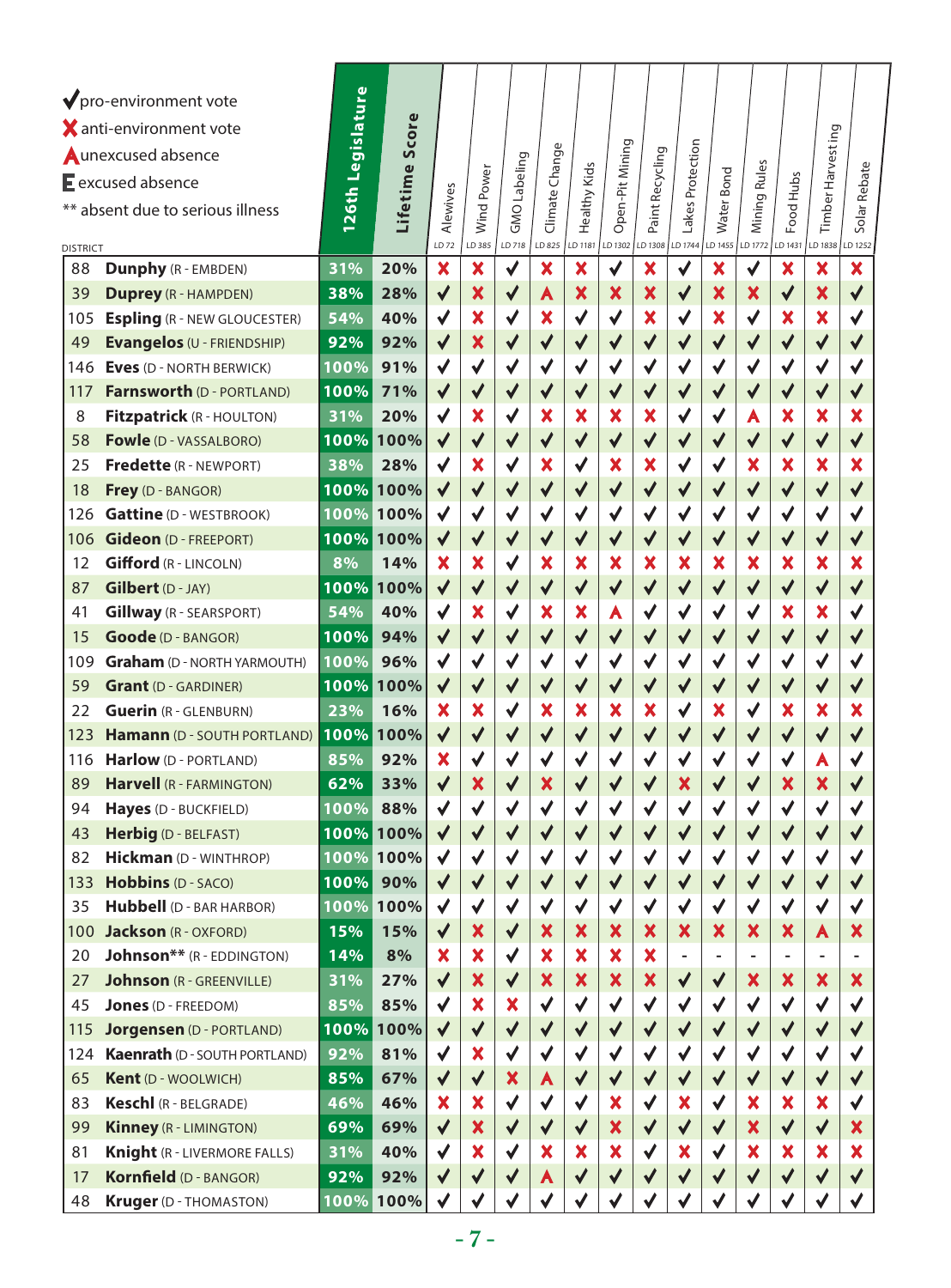|                 | pro-environment vote                     | 126th Legislature |            |                           |                           |              |                           |                           |                           |                           |                  |              |                           |                           |                           |                 |
|-----------------|------------------------------------------|-------------------|------------|---------------------------|---------------------------|--------------|---------------------------|---------------------------|---------------------------|---------------------------|------------------|--------------|---------------------------|---------------------------|---------------------------|-----------------|
|                 | X anti-environment vote                  |                   | Score      |                           |                           |              |                           |                           |                           |                           |                  |              |                           |                           |                           |                 |
|                 | <b>Aunexcused absence</b>                |                   |            |                           |                           |              |                           |                           |                           |                           |                  |              |                           |                           |                           |                 |
|                 | $\mathsf E$ excused absence              |                   |            |                           |                           |              |                           |                           |                           |                           |                  |              |                           |                           |                           |                 |
|                 | ** Absent due to serious illness         |                   | Lifetime ? | Alewives                  | Wind Power                | GMO Labeling | Climate Change            | Healthy Kids              | Open-Pit Mining           | Paint Recycling           | Lakes Protection | Water Bond   | Mining Rules              | Food Hubs                 | Timber Harvesting         | Solar Rebate    |
| <b>DISTRICT</b> |                                          |                   |            | LD 72                     | LD 385                    | LD 718       | LD 825                    | LD 1181                   | LD 1302                   | LD 1308                   | LD 1744          | LD 1455      | LD 1772                   | LD 1431                   | LD 1838                   | LD 1252         |
| 36              | Kumiega (D - DEER ISLE)                  | 100%              | 100%       | $\checkmark$              | $\checkmark$              | $\checkmark$ | $\checkmark$              | $\checkmark$              | $\checkmark$              | $\checkmark$              | $\checkmark$     | $\checkmark$ | $\checkmark$              | $\checkmark$              | $\checkmark$              | $\checkmark$    |
| 84              | <b>Kusiak (D - FAIRFIELD)</b>            | 92%               | 92%        | $\checkmark$              | √                         |              | $\checkmark$              | √                         | √                         | √                         | √                | √            | Α                         | √                         |                           | $\checkmark$    |
| 71              | Lajoie (D - LEWISTON)                    | 92%               | 97%        | ×                         | $\checkmark$              | $\checkmark$ | $\checkmark$              | $\checkmark$              | $\blacklozenge$           | $\checkmark$              | ✔                | √            | $\checkmark$              | $\checkmark$              | $\checkmark$              | $\checkmark$    |
| 73              | Libby (D - LEWISTON)                     | 100%              | 100%       | $\checkmark$              | $\checkmark$              | $\checkmark$ | $\checkmark$              | $\checkmark$              | $\checkmark$              | $\checkmark$              | √                | √            | √                         | $\checkmark$              | √                         | $\checkmark$    |
| 139             | Libby (R - WATERBORO)                    | 15%               | 12%        | A                         | $\boldsymbol{\mathsf{x}}$ | $\checkmark$ | $\boldsymbol{\mathsf{x}}$ | X                         | $\boldsymbol{\mathsf{x}}$ | X                         | $\checkmark$     | X            | $\boldsymbol{\mathsf{x}}$ | $\boldsymbol{\mathsf{x}}$ | $\boldsymbol{\mathsf{x}}$ | X               |
| 30              | <b>Lockman</b> (R - AMHERST)             | 23%               | 23%        | $\checkmark$              | ×                         | √            | X                         | $\boldsymbol{\mathsf{x}}$ | X                         | $\boldsymbol{\mathsf{x}}$ | $\checkmark$     | X            | $\boldsymbol{\mathsf{x}}$ | ×                         | X                         | X               |
| 9               | Long (R - SHERMAN)                       | 8%                | 8%         | $\boldsymbol{\mathsf{x}}$ | $\boldsymbol{\mathsf{x}}$ | $\checkmark$ | ×                         | X                         | $\boldsymbol{\mathsf{x}}$ | X                         | X                | ×            | $\boldsymbol{\mathsf{x}}$ | $\boldsymbol{\mathsf{x}}$ | X                         | ×               |
| 77              | <b>Longstaff (D - WATERVILLE)</b>        | 100%              | 100%       | $\checkmark$              | $\checkmark$              |              | ✔                         | $\checkmark$              | $\checkmark$              | $\blacktriangledown$      | √                | √            | $\checkmark$              | $\checkmark$              | √                         | √               |
| 38              | Luchini (D - ELLSWORTH)                  | 100%              | 100%       | $\checkmark$              | √                         | $\checkmark$ | $\checkmark$              | $\checkmark$              | $\checkmark$              | $\checkmark$              | $\checkmark$     | $\checkmark$ | $\checkmark$              | $\checkmark$              | $\checkmark$              | $\checkmark$    |
| 61              | MacDonald (D - BOOTHBAY)                 | 100%              | 98%        | $\checkmark$              | $\checkmark$              |              | $\checkmark$              |                           | $\checkmark$              | $\sqrt{}$                 | $\checkmark$     | $\checkmark$ | $\checkmark$              | $\checkmark$              |                           | $\checkmark$    |
| 132             | <b>MacDonald</b> (R - OLD ORCHARD BEACH) | 31%               | 31%        | $\checkmark$              | $\boldsymbol{\mathsf{x}}$ | A            | X                         | A                         | $\boldsymbol{\mathsf{x}}$ | $\boldsymbol{\mathsf{x}}$ | $\checkmark$     | $\checkmark$ | $\checkmark$              | $\boldsymbol{\mathsf{x}}$ | X                         | X               |
| 31              | Maker (R - CALAIS)                       | 54%               | 40%        | $\checkmark$              | $\checkmark$              | $\checkmark$ | X                         | $\checkmark$              | X                         | X                         | √                | $\checkmark$ | $\boldsymbol{\mathsf{x}}$ | $\boldsymbol{\mathsf{x}}$ | X                         | $\checkmark$    |
| 34              | <b>Malaby (R - HANCOCK)</b>              | 46%               | 28%        | $\checkmark$              | X                         | $\checkmark$ | X                         | X                         | $\checkmark$              | ×                         | ✔                | √            | $\checkmark$              | $\boldsymbol{\mathsf{x}}$ | X                         | X               |
| 131             | Marean (R - HOLLIS)                      | 85%               | 56%        | $\checkmark$              | ×                         | √            | $\checkmark$              | $\checkmark$              | $\checkmark$              | $\checkmark$              | √                | √            | Α                         | $\checkmark$              | √                         | $\checkmark$    |
| 53              | <b>Marks (D - PITTSTON)</b>              | 100%              | 100%       | $\checkmark$              | $\checkmark$              |              | $\sqrt{}$                 | $\checkmark$              | $\blacklozenge$           | √                         | $\checkmark$     | $\checkmark$ | $\checkmark$              | $\sqrt{}$                 |                           | $\checkmark$    |
| 60              | Mason (D - TOPSHAM)                      | 100%              | 100%       | √                         | $\checkmark$              |              | $\checkmark$              | $\checkmark$              | $\checkmark$              | $\checkmark$              | $\checkmark$     | √            | $\checkmark$              | $\checkmark$              | $\checkmark$              | $\checkmark$    |
| 143             | Mastraccio (D - SANFORD)                 | 100%              | 100%       | $\checkmark$              | $\checkmark$              | $\checkmark$ | $\checkmark$              | $\checkmark$              | $\checkmark$              | √                         | $\checkmark$     | $\checkmark$ | $\checkmark$              | $\checkmark$              |                           | $\checkmark$    |
| 85              | McCabe (D - SKOWHEGAN)                   | 100%              | 100%       | $\checkmark$              | $\checkmark$              |              | $\checkmark$              | $\checkmark$              | √                         |                           | ✓                | √            | √                         | √                         | √                         | ✔               |
| 103             | <b>McClellan (R - RAYMOND)</b>           | 15%               | 12%        | ×                         | ×                         | $\checkmark$ | X                         | X                         | ×                         | ×                         | ✔                | X            | $\boldsymbol{\mathsf{x}}$ | $\boldsymbol{\mathsf{x}}$ | X                         | X               |
| 4               | <b>McElwee</b> (R - CARIBOU)             | 23%               | 23%        | X                         | ×                         |              | X                         |                           | $\overline{\mathbf{x}}$   | X                         | X                | $\checkmark$ | $\boldsymbol{\mathsf{x}}$ | X                         | X                         | X               |
| 149             | McGowan (D - YORK)                       | 92%               | 92%        | $\checkmark$              | $\checkmark$              | $\checkmark$ | $\checkmark$              | $\checkmark$              | $\checkmark$              | $\checkmark$              | $\checkmark$     | $\checkmark$ | A                         | $\checkmark$              | $\checkmark$              | $\checkmark$    |
| 129             | McLean (D - GORHAM)                      | 92%               | 92%        | $\checkmark$              | √                         |              | ✔                         |                           | √                         |                           | √                |              | Α                         | $\checkmark$              |                           | $\checkmark$    |
| 121             | <b>Monaghan-Derrig (D-CAPEELIZABETH)</b> | 100%              | 100%       | $\checkmark$              |                           |              |                           |                           | $\blacklozenge$           |                           |                  |              |                           |                           |                           | ✔               |
| 118             | Moonen (D - PORTLAND)                    | 100% $\mid$       | 100%       | $\checkmark$              | ✔                         |              |                           |                           |                           |                           |                  |              |                           |                           |                           |                 |
| 108             | <b>Moriarty (D - CUMBERLAND)</b>         |                   | 100% 100%  | $\checkmark$              | ✔                         |              | $\blacklozenge$           | $\checkmark$              | √                         | $\checkmark$              | ✔                | $\checkmark$ |                           |                           |                           | $\blacklozenge$ |
| 122             | <b>Morrison</b> (D - SOUTH PORTLAND)     | $ 100\% $         | 100%       |                           | $\blacklozenge$           | √            | √                         | $\checkmark$              | $\checkmark$              | $\checkmark$              | √                | $\checkmark$ |                           | $\checkmark$              | √                         | $\checkmark$    |
| $\mathbf{1}$    | Nadeau (R - FORT KENT)                   | 15%               | 15%        | $\checkmark$              | $\boldsymbol{\mathsf{x}}$ | ✔            | X                         | X                         | $\boldsymbol{\mathsf{x}}$ | ×                         | X                | A            | $\boldsymbol{\mathsf{x}}$ | $\boldsymbol{\mathsf{x}}$ | X                         | X               |
| 54              | Nadeau (D - WINSLOW)                     | 100%              | 100%       | $\checkmark$              | $\checkmark$              |              | √                         |                           | $\checkmark$              | $\checkmark$              | √                | √            |                           | √                         | ✔                         | $\checkmark$    |
| 112             | <b>Nelson</b> (D - FALMOUTH)             | 100%              | 100%       | $\checkmark$              | ✔                         | √            | $\blacklozenge$           | $\checkmark$              | $\blacklozenge$           | $\checkmark$              | ✔                | $\checkmark$ | $\checkmark$              | $\blacklozenge$           | √                         | $\blacklozenge$ |
| 80              | <b>Newendyke (R - LITCHFIELD)</b>        | 23%               | 16%        | ×                         | X                         |              | X                         | ×                         | $\boldsymbol{\mathsf{x}}$ | ×                         | $\checkmark$     | $\checkmark$ | ×                         | $\boldsymbol{\mathsf{x}}$ | ×                         | ×               |
| 144             | <b>Noon**</b> (D - SANFORD)              | 100%              | 100%       | $\checkmark$              | $\blacklozenge$           | $\checkmark$ | $\checkmark$              | $\checkmark$              | $\blacklozenge$           | $\checkmark$              |                  |              |                           |                           |                           |                 |
| 78              | <b>Nutting (R - OAKLAND)</b>             | 38%               | 33%        | $\checkmark$              | X                         | Α            | X                         | ×                         | $\checkmark$              | ×                         | √                | $\checkmark$ | $\boldsymbol{\mathsf{x}}$ | ×                         | $\checkmark$              | X               |
| 140             | Parry (R - ARUNDEL)                      | 46%               | 32%        | $\checkmark$              | ×                         | ✔            | ×                         | ×                         | $\blacklozenge$           | ×                         | X                | $\checkmark$ | $\checkmark$              | ×                         | ×                         | $\checkmark$    |
| 44              | Pease (R - MORRILL)                      | 23%               | 23%        | $\checkmark$              | ×                         | ✔            | X                         | $\boldsymbol{\mathsf{x}}$ | ×                         | ×                         | X                | X            | A                         | ×                         | ×                         | $\checkmark$    |
| 13              | <b>Peavey Haskell (R - MILFORD)</b>      | 15%               | 45%        | $\boldsymbol{\mathsf{x}}$ | ×                         | ✔            | X                         | $\checkmark$              | $\boldsymbol{\mathsf{x}}$ | ×                         | ×                | X            | ×                         | A                         | ×                         | ×               |
| 125             | Peoples (D - WESTBROOK)                  | 100%              | 93%        | $\checkmark$              | $\blacklozenge$           | ✔            | $\checkmark$              | $\checkmark$              | $\checkmark$              | $\checkmark$              | √                | $\checkmark$ |                           | √                         | √                         | ✔               |
| 92              | Peterson (D - RUMFORD)                   | 54%               | 79%        | A                         | A                         | Α            | $\blacklozenge$           | A                         | A                         | A                         | $\checkmark$     | √            | $\checkmark$              | ✔                         |                           | ✔               |
| 145             | <b>Plante (D - BERWICK)</b>              | 100%              | 100%       | $\checkmark$              | $\checkmark$              |              | $\checkmark$              |                           | $\checkmark$              |                           | √                |              |                           |                           |                           | ✔               |
| 57              | <b>Pouliot (R - AUGUSTA)</b>             | 62%               | 62%        |                           | ×                         |              | $\boldsymbol{\mathsf{x}}$ |                           | A                         | ×                         |                  |              |                           |                           | X                         | $\checkmark$    |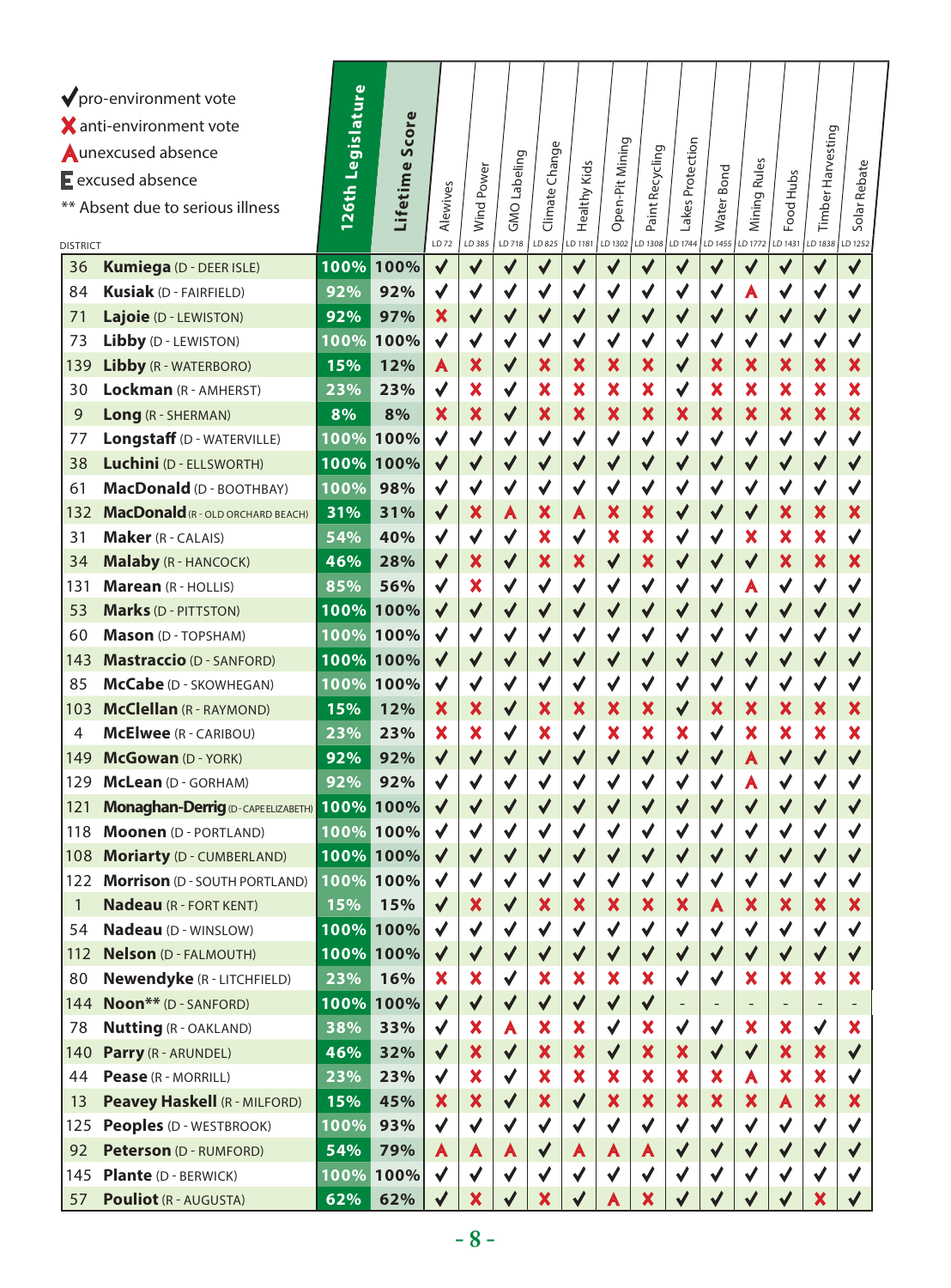| <b>DISTRICT</b> | pro-environment vote<br>X anti-environment vote<br><b>Aunexcused absence</b><br>$\mathsf E$ excused absence<br>** Absent due to serious illness | 126th Legislature | Score<br>Lifetime | Alewives<br>LD 72         | Wind Power<br>LD 385 | GMO Labeling<br>LD 718 | Climate Change<br>LD 825 | Healthy Kids<br>LD 1181 | Open-Pit Mining<br>LD 1302 | Paint Recycling<br>LD 1308 | Protection<br>Lakes  <br>LD 1744 | Water Bond<br>LD 1455 | Mining Rules<br>LD 1772   | Food Hubs<br>LD 1431 | Timber Harvesting<br>LD 1838 | Solar Rebate<br>LD 1252 |
|-----------------|-------------------------------------------------------------------------------------------------------------------------------------------------|-------------------|-------------------|---------------------------|----------------------|------------------------|--------------------------|-------------------------|----------------------------|----------------------------|----------------------------------|-----------------------|---------------------------|----------------------|------------------------------|-------------------------|
| 101             | <b>Powers (D - NAPLES)</b>                                                                                                                      | 92%               | 92%               | $\checkmark$              | $\checkmark$         | √                      | √                        | $\checkmark$            | A                          | $\checkmark$               | $\checkmark$                     | √                     |                           | √                    | $\checkmark$                 | $\checkmark$            |
| 63              | <b>Priest</b> (D - BRUNSWICK)                                                                                                                   | 100%              | 95%               | $\checkmark$              | $\checkmark$         | $\blacklozenge$        | $\checkmark$             | $\checkmark$            | $\checkmark$               | $\checkmark$               | √                                | ✔                     | $\checkmark$              | $\checkmark$         | $\checkmark$                 | $\checkmark$            |
| 111             | Pringle (D - WINDHAM)                                                                                                                           | 85%               | 85%               | $\checkmark$              | $\checkmark$         |                        | ✔                        | √                       | √                          | √                          | √                                | √                     | Α                         | ✔                    | Α                            | $\checkmark$            |
| 97              | Rankin (D - HIRAM)                                                                                                                              | 100%              | 100%              | $\checkmark$              | $\checkmark$         | ✔                      | ✔                        | $\checkmark$            | $\checkmark$               | √                          | $\checkmark$                     | $\checkmark$          | $\checkmark$              | $\checkmark$         | $\checkmark$                 | $\checkmark$            |
| 23              | Reed (R - CARMEL)                                                                                                                               | 23%               | 23%               | $\boldsymbol{\mathsf{x}}$ | X                    |                        | ×                        | X                       | X                          | X                          | $\checkmark$                     | $\checkmark$          | X                         | ×                    | ×                            | X                       |
| 136             | Rochelo (D - BIDDEFORD)                                                                                                                         | 92%               | 96%               | $\checkmark$              | $\checkmark$         | $\checkmark$           | $\checkmark$             | $\checkmark$            | $\checkmark$               | $\checkmark$               | $\checkmark$                     | $\checkmark$          | A                         | $\checkmark$         | $\checkmark$                 | $\checkmark$            |
| 74              | Rotundo (D - LEWISTON)                                                                                                                          | 100%              | 100%              | $\checkmark$              | √                    |                        | ✔                        |                         | √                          | √                          | $\checkmark$                     | √                     | $\checkmark$              | √                    | $\checkmark$                 | $\checkmark$            |
| 120             | <b>Russell</b> (D - PORTLAND)                                                                                                                   | 100%              | 100%              | $\checkmark$              | $\checkmark$         | √                      | $\checkmark$             | $\checkmark$            | $\checkmark$               | √                          | $\checkmark$                     | $\checkmark$          | $\checkmark$              | $\checkmark$         | $\checkmark$                 | $\checkmark$            |
| 151             | Rykerson (D - KITTERY)                                                                                                                          | 100%              | 100%              | $\checkmark$              | $\checkmark$         | √                      | ✔                        | $\checkmark$            | $\checkmark$               | √                          | $\checkmark$                     | $\checkmark$          | $\checkmark$              | √                    | √                            | $\checkmark$            |
| 130             | Sanborn (D - GORHAM)                                                                                                                            | 100%              | 100%              | $\checkmark$              | $\checkmark$         |                        | $\checkmark$             | $\checkmark$            | $\checkmark$               | $\checkmark$               | $\checkmark$                     | $\sqrt{}$             | $\checkmark$              | √                    | $\sqrt{}$                    | $\checkmark$            |
| 52              | <b>Sanderson (R - CHELSEA)</b>                                                                                                                  | 31%               | 29%               | $\checkmark$              | ×                    |                        | X                        | X                       | $\checkmark$               | X                          | X                                | X                     | $\checkmark$              | ×                    | Α                            | X                       |
| 5               | <b>Saucier</b> (D - PRESQUE ISLE)                                                                                                               | 85%               | 85%               | $\checkmark$              | $\checkmark$         | $\checkmark$           | $\checkmark$             | $\checkmark$            | X                          | $\checkmark$               | $\checkmark$                     | $\checkmark$          | X                         | $\checkmark$         | $\checkmark$                 | $\checkmark$            |
| 64              | <b>Saxton (D - HARPSWELL)</b>                                                                                                                   | 77%               | 77%               | $\checkmark$              | A                    |                        | √                        | √                       | A                          | Α                          | √                                | √                     | √                         | √                    |                              | $\checkmark$            |
| 16              | <b>Schneck (D - BANGOR)</b>                                                                                                                     | 100%              | 100%              | $\checkmark$              | √                    | ✔                      | ✔                        | $\checkmark$            | $\checkmark$               | $\checkmark$               | $\checkmark$                     | $\checkmark$          | $\checkmark$              | √                    | $\checkmark$                 | $\checkmark$            |
| 102             | <b>Shaw</b> (D - STANDISH)                                                                                                                      | 100%              | 90%               | $\checkmark$              | $\checkmark$         |                        | $\checkmark$             |                         | $\checkmark$               | √                          | $\checkmark$                     | $\checkmark$          | $\checkmark$              | $\checkmark$         |                              | $\checkmark$            |
| 29              | <b>Short</b> (D - PITTSFIELD)                                                                                                                   | 92%               | 92%               | $\checkmark$              | $\checkmark$         | $\checkmark$           | $\checkmark$             | $\checkmark$            | ×                          | $\checkmark$               | $\checkmark$                     | $\checkmark$          | $\checkmark$              | $\checkmark$         | $\checkmark$                 | $\checkmark$            |
| 128             | <b>Sirocki</b> (R - SCARBOROUGH)                                                                                                                | 31%               | 15%               | $\checkmark$              | X                    |                        | ×                        | X                       | $\boldsymbol{\mathsf{x}}$  | X                          | X                                | $\checkmark$          | $\checkmark$              | X                    | ×                            | X                       |
| 10              | <b>Stanley (D - MEDWAY)</b>                                                                                                                     | 62%               | 44%               | ×                         | ×                    | √                      | $\checkmark$             | $\checkmark$            | X                          | $\checkmark$               | $\checkmark$                     | $\checkmark$          | ×                         | $\checkmark$         | X                            | $\checkmark$            |
| 114             | <b>Stuckey (D - PORTLAND)</b>                                                                                                                   | 100%              | 94%               | $\checkmark$              | $\checkmark$         | √                      | √                        | $\checkmark$            | $\checkmark$               | $\checkmark$               | $\checkmark$                     | $\checkmark$          | $\checkmark$              | √                    | $\checkmark$                 | $\checkmark$            |
| $\overline{2}$  | Theriault (D - MADAWASKA)                                                                                                                       | 69%               | 83%               | $\boldsymbol{\mathsf{x}}$ | $\checkmark$         | $\sqrt{}$              | $\checkmark$             | $\checkmark$            | X                          | $\checkmark$               | $\blacklozenge$                  | $\sqrt{}$             | X                         | $\sqrt{}$            | X                            | $\checkmark$            |
| 96              | Timberlake (R - TURNER)                                                                                                                         | 15%               | 12%               | $\boldsymbol{\mathsf{x}}$ | ×                    |                        | X                        | ×                       | X                          | X                          | $\checkmark$                     | X                     | X                         | ×                    | ×                            | X                       |
| 19              | Tipping-Spitz (D - ORONO)                                                                                                                       | 100%              | 100%              | $\checkmark$              | $\checkmark$         | $\checkmark$           | $\checkmark$             | $\checkmark$            | $\checkmark$               | $\checkmark$               | $\checkmark$                     | $\checkmark$          | $\checkmark$              | $\checkmark$         | $\checkmark$                 | $\checkmark$            |
| 79              | Treat (D - HALLOWELL)                                                                                                                           | 100%              | 98%               | $\checkmark$              | √                    |                        | √                        | √                       | √                          | √                          | √                                | √                     | √                         | √                    |                              | √                       |
| 11              | <b>Turner (R - BURLINGTON)</b>                                                                                                                  | 23%               | 21%               | $\boldsymbol{\mathsf{x}}$ | ×                    | $\sqrt{}$              | X                        | $\sqrt{}$               | ×                          | ×                          |                                  | ×                     | ×                         | ×                    | ×                            | X                       |
| 110             | Tyler (R - WINDHAM)                                                                                                                             | 62%               | 51%               | A                         | ×                    |                        | √                        |                         | √                          | √                          | $\checkmark$                     | $\checkmark$          | ×                         | ×                    | ×                            | $\checkmark$            |
| 21              | <b>Verow</b> (D - BREWER)                                                                                                                       | 100%              | 100%              | $\checkmark$              | $\checkmark$         | √                      | $\blacklozenge$          | ✔                       | √                          | ✔                          | $\checkmark$                     | $\checkmark$          | $\checkmark$              | $\checkmark$         | $\blacklozenge$              | $\blacklozenge$         |
| 98              | <b>Villa</b> (D - HARRISON)                                                                                                                     | 77%               | 77%               | $\checkmark$              | ✔                    |                        | √                        |                         | √                          |                            | A                                | ✔                     |                           | A                    | A                            | √                       |
| 127             | <b>Volk</b> (R - SCARBOROUGH)                                                                                                                   | 62%               | 44%               | $\checkmark$              | ×                    | ✔                      | ×                        | ✔                       | ×                          | ×                          | $\checkmark$                     | $\checkmark$          | $\checkmark$              | ×                    | ✔                            | ✔                       |
| 24              | <b>Wallace (R - DEXTER)</b>                                                                                                                     | 23%               | 12%               | $\checkmark$              | ×                    |                        | ×                        | ×                       | ×                          | ×                          | $\checkmark$                     | ×                     | X.                        | X.                   | ×                            | ×                       |
| 150             | Weaver (R - YORK)                                                                                                                               | 23%               | 42%               | $\checkmark$              | ×                    | ✔                      | ×                        | ×                       | ×                          | ×                          | ×                                | $\blacklozenge$       | ×                         | ×                    | X.                           | ×                       |
| 46              | <b>Welsh (D - ROCKPORT)</b>                                                                                                                     | 100%              | 97%               | $\checkmark$              | ✔                    |                        | √                        | ✔                       | $\checkmark$               | $\checkmark$               | $\checkmark$                     | $\checkmark$          | ✔                         | √                    | ✔                            | √                       |
| 70              | <b>Werts (D - AUBURN)</b>                                                                                                                       | 77%               | 77%               | $\checkmark$              | A                    | ✔                      | ✔                        | ✔                       | A                          | A                          | $\checkmark$                     | ✔                     | $\checkmark$              | ✔                    | √                            | ✔                       |
| 7               | <b>Willette (R - MAPLETON)</b>                                                                                                                  | 31%               | 20%               | $\checkmark$              | x                    | ✓                      | ×                        | ×                       | ×                          | ×                          | $\checkmark$                     | ✔                     | X.                        | ×                    | ×                            | ×                       |
| 56              | <b>Wilson</b> (R - AUGUSTA)                                                                                                                     | 54%               | 54%               | $\checkmark$              | ×                    | $\blacklozenge$        | ×                        | √                       | ✔                          | √                          | $\blacklozenge$                  | $\checkmark$          | A                         | ×                    | ×                            | A                       |
| 50              | <b>Winchenbach (R-WALDOBORO)</b>                                                                                                                | 46%               | 46%               | $\checkmark$              | ×                    | √                      | ×                        | ×                       | ×                          | ×                          | $\checkmark$                     | $\checkmark$          | ×                         | $\checkmark$         | ×                            | √                       |
| 95              | <b>Winsor (R - NORWAY)</b>                                                                                                                      | 23%               | 13%               | $\checkmark$              | X                    | $\checkmark$           | ×                        | ×                       | X                          | X                          | $\boldsymbol{\mathsf{x}}$        | $\checkmark$          | $\boldsymbol{\mathsf{x}}$ | X                    | $\boldsymbol{\mathsf{x}}$    | X                       |
| 75              | <b>Wood</b> (R - SABATTUS)                                                                                                                      | 31%               | 24%               | X                         | ×                    |                        | X                        |                         |                            | X                          |                                  | ×                     | x                         | ×                    | X                            | X                       |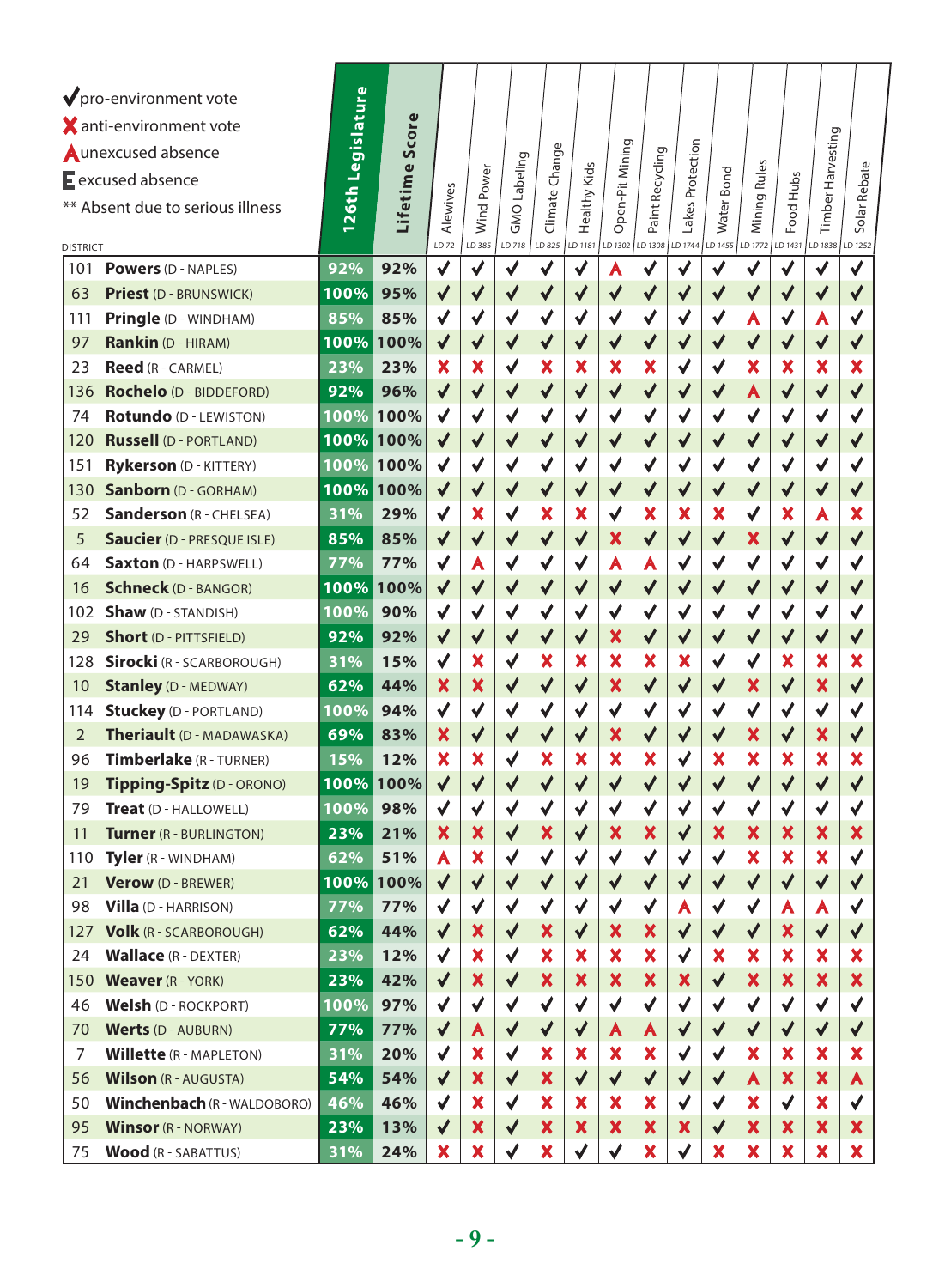## 2014 Senate Scorecard

| <b>DISTRICT</b> | pro-environment vote<br>X anti-environment vote<br><b>Aunexcused absence</b><br>E excused absence<br>* Special mid-term election | 126th Legislature | Lifetime Score | Alewives<br>LD 72         | Wind Power<br>LD 385      | GMO Labeling<br>LD 718    | Climate Change<br>LD 825  | Healthy Kids<br>LD 1181   | Open-Pit Mining<br>LD 1302 | Paint Recycling<br>LD 1308 | Lakes Protection<br>LD 1744 | Water Bond<br>LD 1455 | Food Hubs<br>LD 1431      | Timber Harvesting<br>LD 1838 | Solar Rebate<br>LD 1252   |  |
|-----------------|----------------------------------------------------------------------------------------------------------------------------------|-------------------|----------------|---------------------------|---------------------------|---------------------------|---------------------------|---------------------------|----------------------------|----------------------------|-----------------------------|-----------------------|---------------------------|------------------------------|---------------------------|--|
| 8               | Alfond (D - CUMBERLAND)                                                                                                          | 100%              | 100%           | $\checkmark$              | $\checkmark$              | $\checkmark$              | $\checkmark$              | $\checkmark$              | $\checkmark$               | $\checkmark$               | $\checkmark$                | $\checkmark$          | $\checkmark$              | $\checkmark$                 | $\checkmark$              |  |
| 6               | <b>Boyle (D - CUMBERLAND)</b>                                                                                                    | 100%              | 100%           | $\checkmark$              | $\checkmark$              | $\checkmark$              | $\checkmark$              | $\checkmark$              | $\checkmark$               | $\checkmark$               | $\checkmark$                | $\checkmark$          | ✔                         | $\checkmark$                 | $\checkmark$              |  |
| 29              | <b>Burns (R - WASHINGTON)</b>                                                                                                    | 42%               | 26%            | $\checkmark$              | X                         | $\checkmark$              | $\boldsymbol{\mathsf{x}}$ | X                         | ×                          | $\checkmark$               | X                           | ✔                     | $\checkmark$              | X                            | X                         |  |
| 30              | <b>Cain (D - PENOBSCOT)</b>                                                                                                      | 92%               | 91%            | $\checkmark$              | $\checkmark$              | $\checkmark$              | $\blacklozenge$           | $\checkmark$              | ×                          | $\blacklozenge$            | $\checkmark$                | $\checkmark$          | √                         | $\checkmark$                 | $\checkmark$              |  |
| 15              | <b>Cleveland</b> (D - ANDROSCOGGIN)                                                                                              | 100%              | 74%            | $\checkmark$              | $\checkmark$              | $\checkmark$              | $\checkmark$              | $\checkmark$              | $\checkmark$               | $\checkmark$               | $\checkmark$                | $\checkmark$          | $\checkmark$              | $\checkmark$                 | $\checkmark$              |  |
| $\overline{2}$  | <b>Collins (R - YORK)</b>                                                                                                        | 33%               | 23%            | $\checkmark$              | $\boldsymbol{\mathsf{x}}$ | $\checkmark$              | $\boldsymbol{\mathsf{x}}$ | X                         | $\boldsymbol{\mathsf{x}}$  | X                          | X                           | $\checkmark$          | $\checkmark$              | X                            | X                         |  |
| 16              | <b>Craven</b> (D - ANDROSCROGGIN)                                                                                                | 92%               | 92%            | $\checkmark$              | √                         | $\checkmark$              | $\checkmark$              | A                         | $\checkmark$               | $\checkmark$               | $\checkmark$                |                       | $\checkmark$              | $\checkmark$                 | $\checkmark$              |  |
| 33              | <b>Cushing (R - PENOBSCOT)</b>                                                                                                   | 25%               | 24%            | $\checkmark$              | ×                         | X                         | X                         | ×                         | ×                          | X                          | X                           |                       | $\checkmark$              | X                            | X                         |  |
| 4               | <b>Dutremble (D - YORK)</b>                                                                                                      | 92%               | 92%            | $\checkmark$              | √                         | $\checkmark$              | $\checkmark$              |                           | X                          | $\checkmark$               | $\checkmark$                |                       | √                         | $\checkmark$                 | $\checkmark$              |  |
| 21              | Flood (R - KENNEBEC)                                                                                                             | 67%               | 53%            | $\checkmark$              | $\boldsymbol{\mathsf{x}}$ | $\checkmark$              | $\checkmark$              | $\checkmark$              | $\boldsymbol{\mathsf{x}}$  | $\checkmark$               | $\boldsymbol{\mathsf{x}}$   | $\checkmark$          | $\checkmark$              | $\checkmark$                 | X                         |  |
| 10              | <b>Gerzofsky (D - CUMBERLAND)</b>                                                                                                | 100%              | 90%            | $\checkmark$              | $\checkmark$              | $\checkmark$              | $\checkmark$              | $\checkmark$              | $\checkmark$               | $\checkmark$               | $\checkmark$                | $\checkmark$          | $\checkmark$              | $\checkmark$                 | $\checkmark$              |  |
| 19              | Goodall* (D - SAGADAHOC)                                                                                                         | 100%              | 100%           | $\checkmark$              | $\checkmark$              | $\checkmark$              | $\checkmark$              | $\checkmark$              | $\checkmark$               | $\checkmark$               | $\overline{\phantom{0}}$    |                       | $\overline{\phantom{a}}$  | -                            | -                         |  |
| 32              | <b>Gratwick (D - PENOBSCOT)</b>                                                                                                  | 100%              | 100%           | $\checkmark$              | √                         | $\checkmark$              | $\checkmark$              | √                         | $\checkmark$               | $\checkmark$               | $\checkmark$                | $\checkmark$          | $\checkmark$              | $\checkmark$                 | $\checkmark$              |  |
| 13              | Hamper (R - OXFORD)                                                                                                              | 33%               | 35%            | $\checkmark$              | ×                         | $\checkmark$              | X                         | X                         | X                          | $\blacklozenge$            | $\boldsymbol{\mathsf{x}}$   | $\checkmark$          | ×                         | X                            | X                         |  |
| 9               | Haskell (D - CUMBERLAND)                                                                                                         | 100%              | 85%            | $\checkmark$              | $\checkmark$              | $\checkmark$              | $\checkmark$              | $\checkmark$              | $\checkmark$               | $\checkmark$               | $\checkmark$                | $\checkmark$          | $\checkmark$              | $\checkmark$                 | $\checkmark$              |  |
| $\mathbf{1}$    | <b>Hill</b> (D - YORK)                                                                                                           | 100%              | 98%            | $\checkmark$              | $\checkmark$              | $\checkmark$              | $\checkmark$              | $\checkmark$              | $\checkmark$               | $\checkmark$               | $\checkmark$                | $\checkmark$          | $\checkmark$              | $\checkmark$                 | $\checkmark$              |  |
| 35              | Jackson (D - AROOSTOOK)                                                                                                          | 83%               | 67%            | ×                         | $\checkmark$              | $\checkmark$              | $\checkmark$              |                           | X                          | $\checkmark$               | $\checkmark$                |                       | $\checkmark$              | $\checkmark$                 | $\checkmark$              |  |
| 20              | <b>Johnson (D - LINCOLN)</b>                                                                                                     | 100%              | 100%           | $\checkmark$              | $\checkmark$              | $\checkmark$              | $\checkmark$              | $\checkmark$              | $\checkmark$               | $\checkmark$               | $\checkmark$                |                       | $\checkmark$              | $\checkmark$                 | $\checkmark$              |  |
| 24              | <b>Katz</b> (R - KENNEBEC)                                                                                                       | 50%               | 42%            | $\checkmark$              | X                         | $\checkmark$              | $\checkmark$              | ×                         | ×                          | $\checkmark$               | X                           |                       | $\checkmark$              | X                            | X                         |  |
| 25              | Lachowicz (D - KENNEBEC)                                                                                                         | 100%              | 100%           | $\checkmark$              | $\checkmark$              | $\checkmark$              | $\checkmark$              | $\checkmark$              | $\checkmark$               | $\checkmark$               | $\checkmark$                | $\checkmark$          | $\checkmark$              | $\checkmark$                 | $\checkmark$              |  |
| 28              | Langley (R - HANCOCK)                                                                                                            | 75%               | 46%            | $\checkmark$              | X                         | $\checkmark$              | $\checkmark$              | X                         | $\checkmark$               | $\checkmark$               | $\checkmark$                | $\checkmark$          | $\checkmark$              | X                            | $\checkmark$              |  |
| 17              | <b>Mason (R - ANDROSCOGGIN)</b>                                                                                                  | 17%               | 14%            | $\checkmark$              | X                         | $\checkmark$              | ×                         | X                         | X                          | X                          | X                           | X                     | X                         | ×                            | X                         |  |
| 22              | Mazurek (D - KNOX)                                                                                                               | 100%              | 91%            | $\checkmark$              |                           |                           | $\checkmark$              |                           |                            | √                          |                             |                       |                           | √                            |                           |  |
| 7               | <b>Millett</b> (D - CUMBERLAND)                                                                                                  | 83%               | 83%            | ✔                         | ✔                         | ✔                         | ✔                         | Α                         | ✔                          | ✔                          | ✔                           | Α                     | ✔                         | ✔                            | ✔                         |  |
| 14              | Patrick (D - OXFORD)                                                                                                             | 92%               | 78%            | $\checkmark$              |                           | $\checkmark$              | $\checkmark$              | $\checkmark$              | ×                          | $\checkmark$               |                             |                       | $\checkmark$              | $\checkmark$                 | $\checkmark$              |  |
| 12              | <b>Plummer</b> (R - CUMBERLAND)                                                                                                  | 33%               | 43%            | $\checkmark$              | $\boldsymbol{\mathsf{x}}$ | $\checkmark$              | $\boldsymbol{\mathsf{x}}$ | ×                         | $\boldsymbol{\mathsf{x}}$  | $\boldsymbol{\mathsf{X}}$  | ×                           | $\checkmark$          | $\checkmark$              | $\boldsymbol{\mathsf{x}}$    | $\boldsymbol{\mathsf{x}}$ |  |
| 18              | Saviello (R - FRANKLIN)                                                                                                          | 50%               | 56%            | $\checkmark$              | $\boldsymbol{\mathsf{x}}$ | $\checkmark$              | $\checkmark$              | ×                         | ×                          | $\checkmark$               | ×                           | A                     | $\checkmark$              | ×                            | $\checkmark$              |  |
| 34              | <b>Sherman</b> (R - AROOSTOOK)                                                                                                   | 17%               | 23%            | ×                         | $\boldsymbol{\mathsf{x}}$ | ×                         | ×                         | X                         | ×                          | $\blacklozenge$            | ×                           | $\checkmark$          | ×                         | ×                            | $\boldsymbol{\mathsf{x}}$ |  |
| 23              | Thibodeau (R - WALDO)                                                                                                            | 17%               | 30%            | $\checkmark$              | ×                         | $\boldsymbol{\mathsf{x}}$ | ×                         | ×                         | ×                          | ×                          | ×                           | $\checkmark$          | ×                         | ×                            | $\boldsymbol{\mathsf{x}}$ |  |
| 27              | <b>Thomas (R - SOMERSET)</b>                                                                                                     | 8%                | 16%            | $\boldsymbol{\mathsf{x}}$ | ×                         | $\checkmark$              | $\boldsymbol{\mathsf{x}}$ | ×                         | $\boldsymbol{\mathsf{x}}$  | $\boldsymbol{\mathsf{x}}$  | $\boldsymbol{\mathsf{x}}$   | ×                     | $\boldsymbol{\mathsf{x}}$ | $\boldsymbol{\mathsf{x}}$    | $\boldsymbol{\mathsf{x}}$ |  |
| 3               | Tuttle (D - YORK)                                                                                                                | 100%              | 73%            | $\checkmark$              | $\checkmark$              | $\checkmark$              | $\checkmark$              | $\checkmark$              | $\checkmark$               | $\checkmark$               | $\checkmark$                | $\checkmark$          | $\checkmark$              | √                            | $\checkmark$              |  |
| 5               | Valentino (D - YORK)                                                                                                             | 83%               | 89%            | $\checkmark$              | $\checkmark$              | $\boldsymbol{\mathsf{x}}$ | $\checkmark$              | $\checkmark$              | $\boldsymbol{\mathsf{x}}$  | $\checkmark$               | $\blacktriangledown$        | $\checkmark$          | $\checkmark$              | $\blacklozenge$              | $\checkmark$              |  |
| 19              | Vitelli* (D - SAGADAHOC)                                                                                                         | 100%              | 100%           |                           |                           |                           |                           |                           |                            | $\overline{\phantom{m}}$   | $\checkmark$                | ✔                     | $\checkmark$              | $\checkmark$                 | $\checkmark$              |  |
| 26              | <b>Whittemore (R - SOMERSET)</b>                                                                                                 | 33%               | 33%            | $\checkmark$              | ×                         | $\blacklozenge$           | $\bm{x}$                  | ×                         | $\bm{x}$                   | $\boldsymbol{\mathsf{x}}$  | $\bm{x}$                    |                       | $\checkmark$              | $\boldsymbol{\mathsf{x}}$    | $\boldsymbol{\mathsf{x}}$ |  |
| 11              | Woodbury (U - CUMBERLAND)                                                                                                        | 100%              | 90%            | $\checkmark$              | $\checkmark$              | $\checkmark$              | $\checkmark$              | $\checkmark$              | $\checkmark$               | $\checkmark$               | $\checkmark$                |                       | $\checkmark$              | $\checkmark$                 | $\checkmark$              |  |
| 31              | Youngblood (R - PENOBSCOT)                                                                                                       | 33%               | 30%            | ✔                         | ×                         | $\checkmark$              | ×                         | $\boldsymbol{\mathsf{x}}$ | $\boldsymbol{\mathsf{x}}$  | $\checkmark$               | $\boldsymbol{\mathsf{x}}$   |                       |                           | ×                            | $\bm{x}$                  |  |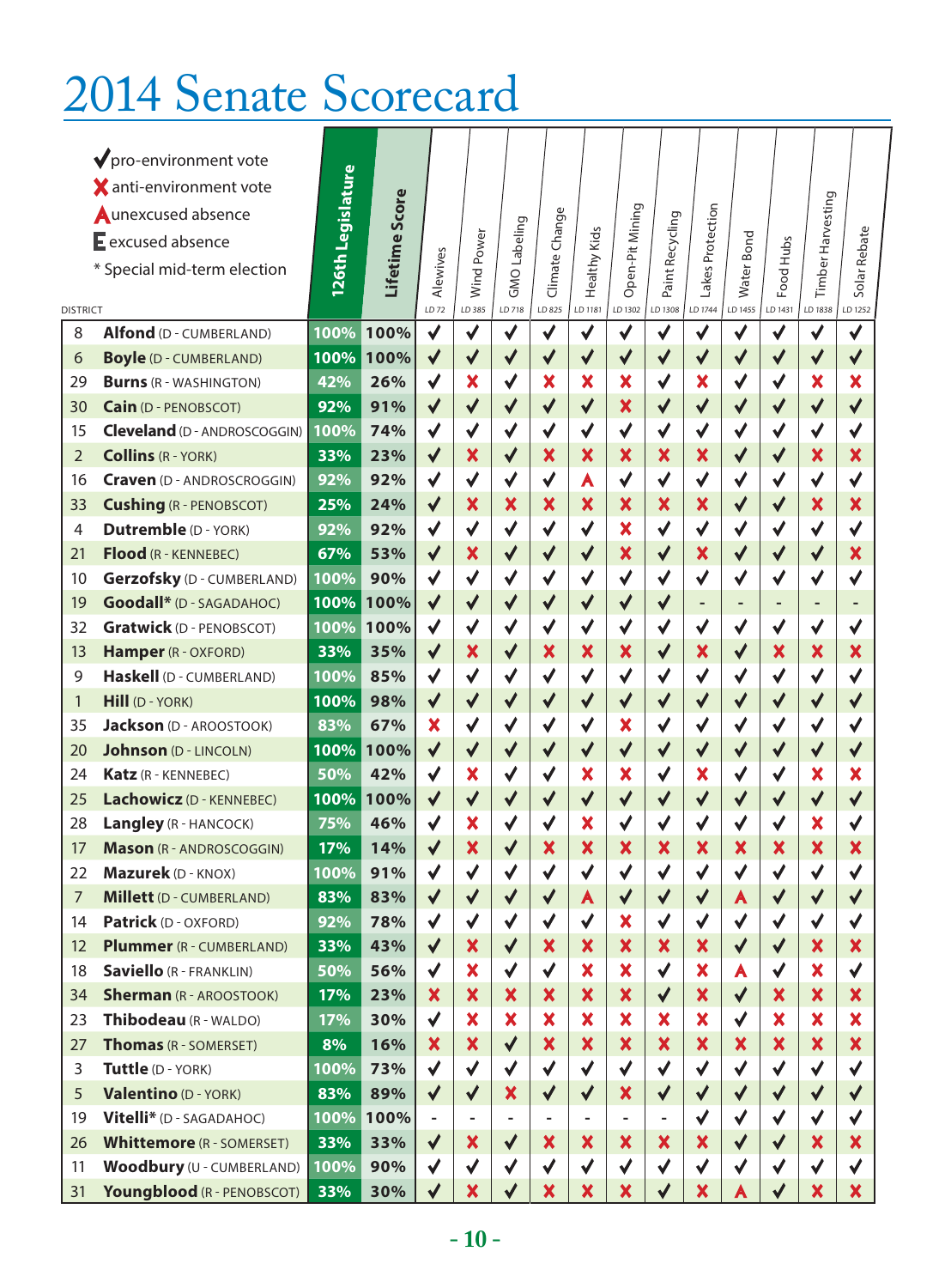## Beyond the Roll Calls – Noteworthy Actions

## **Mining Rules**

**Rep. Grant** played an instrumental role in processing, clarifying, and directing the conversation about the weak mining rules presented to the Environment and



Natural Resources (ENR) Committee by the Board of Environmental Protection (LD 1772). She also spoke articulately against the rules on the House floor. Leadership roles were also played by **Asst. Majority Leader McCabe**; **Reps.** 

**McGowan**, **Soctomah**; and **Sen. Johnson**. **Sen. Boyle** and **Rep. Welsh**, chairs of the ENR Committee, skillfully ushered the rejection of the rules through committee and the legislature.

## **Lake Protection**

Thanks to **Rep. Keschl** and **Sen. Saviello** who advocated aggressively and successfully for lake protection funding. Their efforts resulted in the appropriation of \$71,500 to fund lake protection programs annually. **Rep. Carey** also played an important role in securing that funding. **Asst. Maj. Leader McCabe** sponsored and led the charge to prohibit the application of fertilizer within 25 feet of lake shoreline (LD 1744). Disappointingly, **Sen. Saviello** and **Rep. Keschl** did not support that restriction. Neither did **Governor LePage**, who vetoed the ban. **Reps. McGowan** and **Cooper** pushed for the even greater protection of a 50 foot restriction. **Rep. McClellan** sponsored and worked a bill to combat invasive milfoil (LD 1626) by reallocating existing funds from watercraft user fees.

## **Food Hubs**

Sponsor **Sen. Johnson** worked diligently on the bill to create local food hubs (LD 1431). **Rep. Hickman** was a principal proponent of the bill on the Agriculture, Conservation, and Forestry (ACF) Committee and in the House. **Rep. Marean** was an important ally and the only Republican on the committee to vote for the veto override. On the floor he was joined by colleagues **Reps. Duprey**, **Kinney**, **Pouliot** and **Winchenbach**.

## **Ocean Acidification**



**Rep. Mick Devin** sponsored and championed the ocean acidification study commission (LD 1602) with the help of the chairs of the Marine Resources (MR) Committee, **Sen. Johnson** and **Rep. Kumiega**, and full support of the committee.

The Department of Marine Resources supported the bill from the outset.

## **Solar Energy**



Newly elected **Sen. Vitelli** was the energetic champion of the solar study bill (LD 1652). **Rep. Harvell** was constructive in building bipartisan agreement around the bill on the Energy, Utilities, and Technology (EUT) Committee. **Rep. Morrison**

sponsored a solar rebate bill (LD 1252). **Reps. Gideon** and **Tipping-Spitz** were key advocates for the bill, as were chairs **Sen. Cleveland** and **Rep. Hobbins**, both in committee and on the floor. **Rep. Newendyke** led the way in building bipartisan support for the rebate bill in the House. **Sen. Saviello** and **Rep. Pouliot** were unwavering early supporters. **Rep. Harvell** became a champion of the rebate bill once it was amended to include heat pumps. **Reps. Beavers**, **Rykerson**, **McGowan**, **B. MacDonald**, **Jones**, **Berry**, and **Russell** added their voices in support during debate on the House floor.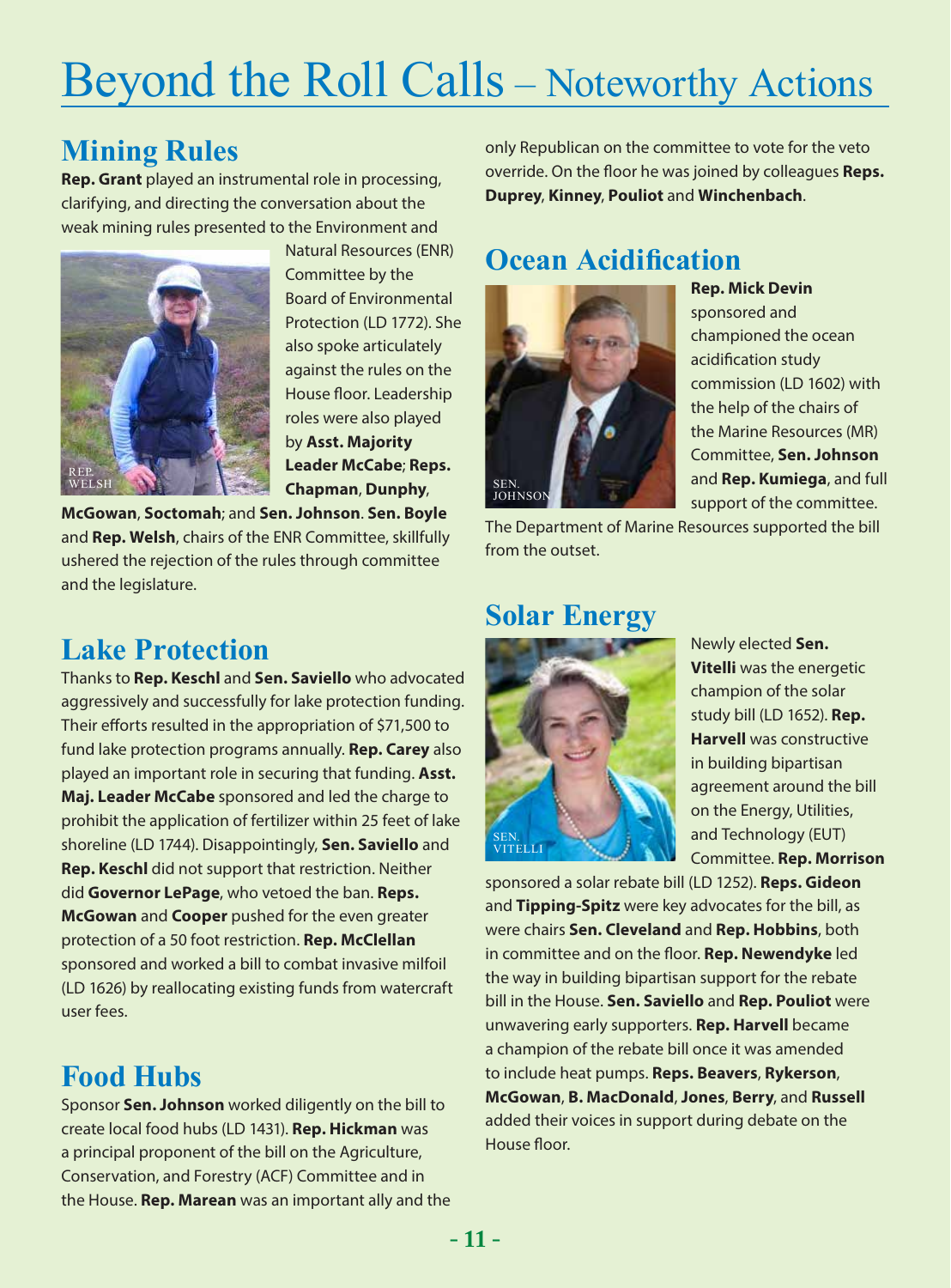## **Water Bond**



### **Asst. Maj. Leader**

**McCabe** was the sponsor and champion of the water bond. Without his advocacy, the bond would have been less than \$10 million (LD 1455). **Min. Leader Fredette** lent important support, as did **Speaker Eves** during the bond negotiation.

## **Timber Harvesting on Public Lands**





**Sen. Boyle** provided leadership on the ACF Committee in questioning the plan to divert money from the Bureau of Public Lands to an unrelated program (LD 1838). House Chair **Rep. Dill** authored a letter to the Bureau of Public Lands questioning the increased harvest. **Reps. Black** and **Marean** were key allies in defeating the bill. **Rep. Kent** led discussion about the value of public lands.

## **MCV Honors Passing of Rep. Paul McGowan**



We recognize the loss of **Rep. Paul McGowan** of Cape Neddick, a passionate conservationist who protected Maine's air, land, and water as a member of the Environment Committee. We offer our deepest sympathies to his family and friends.

## **Other Noteworthy Acts:**

**A bill to limit the sale of land to the federal government**, (LD 1828), was **Governor LePage's** attempt to thwart the creation of another national park in Maine. **Sen. Valentino** was a strong and articulate opponent of the bill in committee and on the Senate floor. She argued that the bill was an infringement on property rights. **Rep. Crockett** was also a persuasive opponent of the bill. **Sens. Boyle** and **Johnson** joined the debate on the Senate floor against **Sen. Thomas**.

ACF Senate Chair **Sen. Vitelli** secured a unanimous committee report on outcome based forestry (LD 1847). This bill increases public transparency and legislative oversight over the program, which provides an alternative approach to meet the objectives of the Forest Practices Act. **Asst. Maj. Leader McCabe** provided critical support on the issue.

**Sen. Saviello** and **Rep. Black** led the fight to pass the bill to restrict motorized, recreational gold prospecting in high value trout streams (LD 1671). The bill's sponsor, **Sen. Boyle**, deserves credit as well. The bill was vetoed by **Governor LePage** and had the distinction of being the only conservation veto to be overridden during the 126<sup>th</sup> legislative session. The votes were strong: 32-0 in the Senate; 119-23 in the House.

**Senate Maj. Leader Jackson** introduced an antienvironment bill (LD 1848) to overturn a Department of Environmental Protection (DEP) enforcement action against a constituent who bull-dozed all vegetation on his property within 75 feet of Long Lake in Aroostook County. The ENR Committee acted swiftly rejecting the bill.

An attempted raid on Maine's energy efficiency program funds to benefit the state's General Fund was thwarted. Thanks to the **Energy, Utilities and Technology Committee** for its bipartisan and outspoken opposition to the raid.

In an effort to ensure that the DEP does not fail to meet any more hydro-dam relicensing deadlines, **Asst. Maj. Leader McCabe**, a consistent water protection champion, sponsored a bill requiring the DEP to provide the Legislature with an annual schedule of hydrodam relicensing deadlines (LD 1826). The bill was unanimously approved.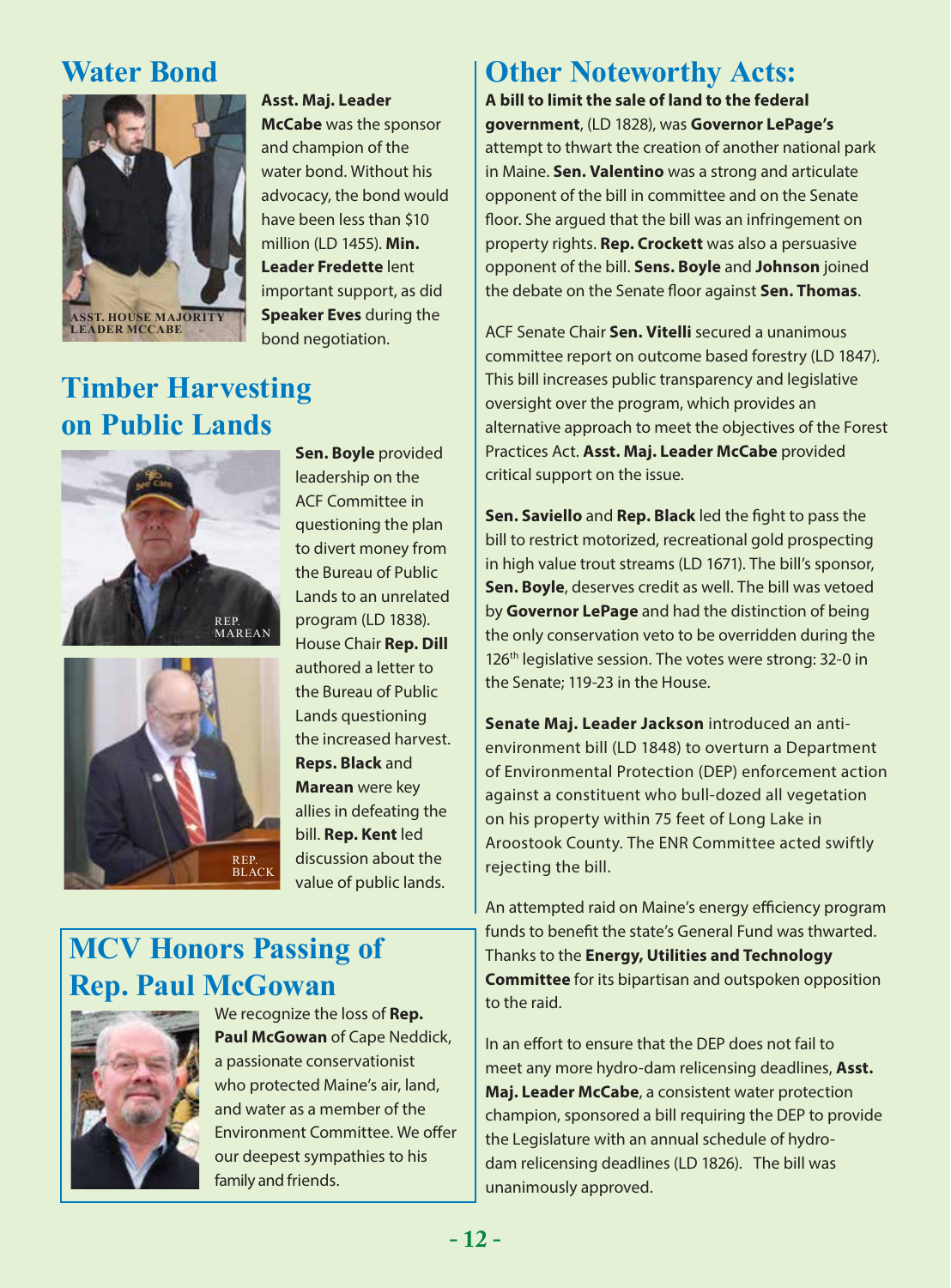## 2013-2014 Honor Roll

*(No more than one anti-environment vote or absence)*

## House Honor Roll

| Roberta Beavers (South Berwick) | 100% | Kim Monaghan-Derrig (Cape Elizabeth) | 100% |
|---------------------------------|------|--------------------------------------|------|
| Henry Beck (Waterville)         | 100% | Matthew Moonen (Portland)            | 100% |
| Seth Berry (Bowdoinham)         | 100% | Stephen Moriarty (Cumberland)        | 100% |
| Joseph Brooks (Winterport)      | 100% | Terry Morrison (South Portland)      | 100% |
| Justin Chenette (Saco)          | 100% | Catherine Nadeau (Winslow)           | 100% |
| Janice Cooper (Yarmouth)        | 100% | Mary Nelson (Falmouth)               | 100% |
| Matthea Daughtry (Brunswick)    | 100% | Ann Peoples (Westbrook)              | 100% |
| Jennifer DeChant (Bath)         | 100% | Joshua Plante (Berwick)              | 100% |
| Michael Devin (Newcastle)       | 100% | Charles Priest (Brunswick)           | 100% |
| James Dill (Old Town)           | 100% | Helen Rankin (Hiram)                 | 100% |
| Mark Eves (North Berwick)       | 100% | Margaret Rotundo (Lewiston)          | 100% |
| Richard Farnsworth (Portland)   | 100% | Diane Russell (Portland)             | 100% |
| Lori Fowle (Vassalboro)         | 100% | Deane Rykerson (Kittery)             | 100% |
| Aaron Frey (Bangor)             | 100% | Linda Sanborn (Gorham)               | 100% |
| Drew Gattine (Westbrook)        | 100% | John Schneck (Bangor)                | 100% |
| Sara Gideon (Freeport)          | 100% | Michael Shaw (Standish)              | 100% |
| Paul Gilbert (Jay)              | 100% | Peter Stuckey (Portland)             | 100% |
| Adam Goode (Bangor)             | 100% | Ryan Tipping-Spitz (Orono)           | 100% |
| Anne Graham (North Yarmouth)    | 100% | Sharon Treat (Hallowell)             | 100% |
| Gay Grant (Gardiner)            | 100% | Arthur Verow (Brewer)                | 100% |
| Scott Hamann (South Portland)   | 100% | Joan Welsh (Rockport)                | 100% |
| Teresea Hayes (Buckfield)       | 100% | James Campbell (Newfield)            | 92%  |
| Erin Herbig (Belfast)           | 100% | Michael Carey (Lewiston)             | 92%  |
| Craig Hickman (Winthrop)        | 100% | Katherine Cassidy (Lubec)            | 92%  |
| Barry Hobbins (Saco)            | 100% | Benjamin Chipman (Portland)          | 92%  |
| Brian Hubbell (Bar Harbor)      | 100% | Ann Dorney (Norridgewock)            | 92%  |
| Erik Jorgensen (Portland)       | 100% | Jeffrey Evangelos (Friendship)       | 92%  |
| Chuck Kruger (Thomaston)        | 100% | Bryan Kaenrath (South Portland)      | 92%  |
| Walter Kumiega (Deer Isle)      | 100% | Victoria Kornfield (Bangor)          | 92%  |
| Nathan Libby (Lewiston)         | 100% | Karen Kusiak (Fairfield)             | 92%  |
| Thomas Longstaff (Waterville)   | 100% | Michel Lajoie (Lewiston)             | 92%  |
| Louis Luchini (Ellsworth)       | 100% | Paul McGowan (York)                  | 92%  |
| W. Bruce MacDonald (Boothbay)   | 100% | Andrew McLean (Gorham)               | 92%  |
| Timothy Marks (Pittston)        | 100% | Christine Powers (Naples)            | 92%  |
| Andrew Mason (Topsham)          | 100% | Megan Rochelo (Biddeford)            | 92%  |
| Anne Mastraccio (Sanford)       | 100% | Stanley Short (Pittsfield)           | 92%  |
| Jeff McCabe (Skowhegan)         | 100% |                                      |      |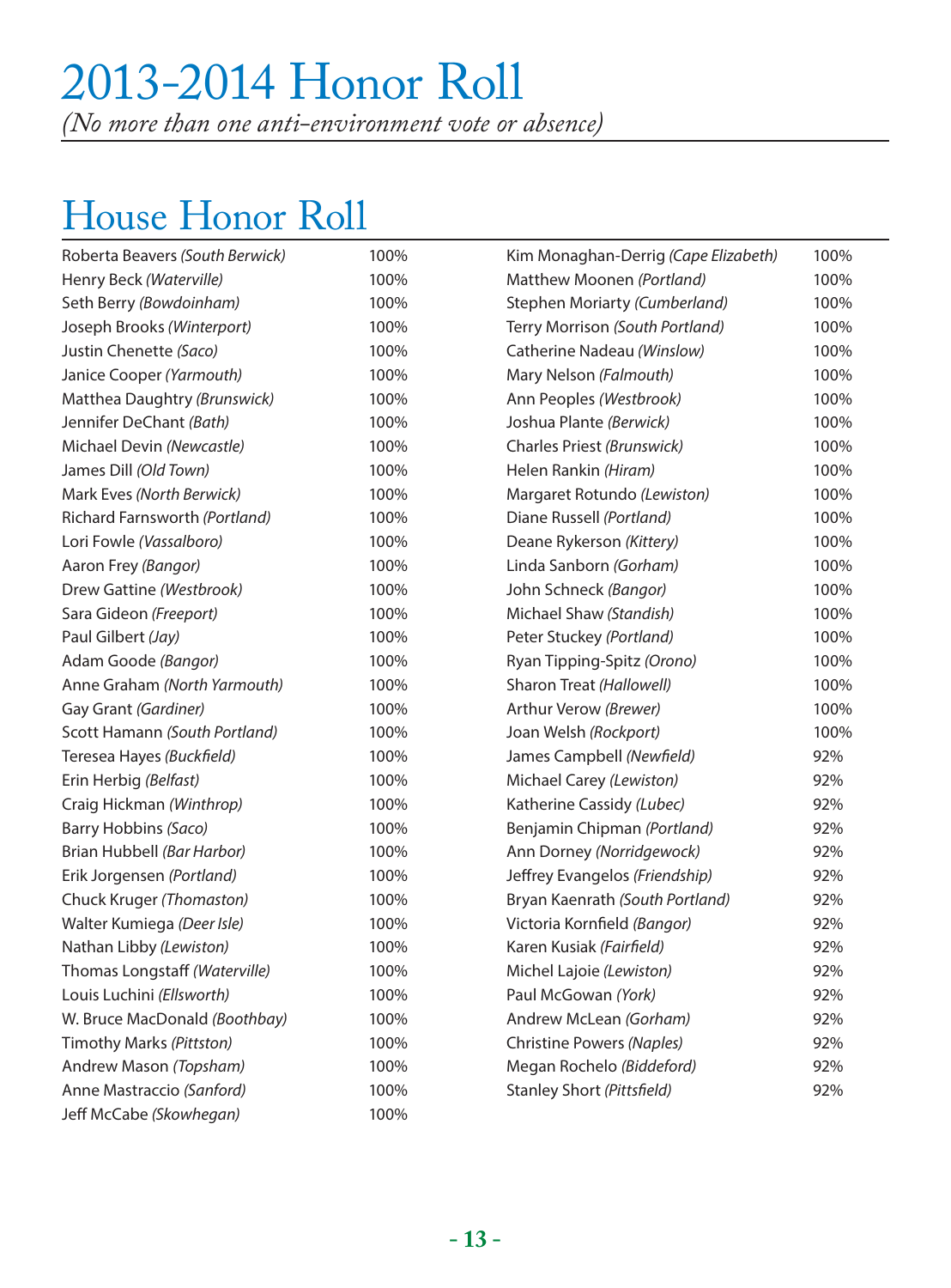## Senate Honor Roll

| Justin Alfond (Cumberland)     | 100% | Ed Mazurek (Knox)               | 100% |
|--------------------------------|------|---------------------------------|------|
| James Boyle (Cumberland)       | 100% | John Tuttle (York)              | 100% |
| John Cleveland (Androscoggin)  | 100% | Eloise Vitelli (Sagadahoc)      | 100% |
| Stanley Gerzofsky (Cumberland) | 100% | Richard Woodbury (Cumberland)   | 100% |
| Seth Goodall (Sagadahoc)       | 100% | Emily Cain (Penobscot)          | 92%  |
| Geoffry Gratwick (Penobscot)   | 100% | Margaret Craven (Androscroggin) | 92%  |
| Anne Haskell (Cumberland)      | 100% | Duremble Dutremble (York)       | 92%  |
| Dawn Hill (York)               | 100% | John Patrick (Oxford)           | 92%  |
| Christopher Johnson (Lincoln)  | 100% |                                 |      |
| Colleen Lachowicz (Kennebec)   | 100% |                                 |      |
|                                |      |                                 |      |

## 2013-2014 Dishonor Roll

*(No more than one pro-environment vote)*

# House Dishonor Roll

Dale Crafts (Lisbon) Jeffery Gifford *(Lincoln)* 8%

David Johnson (*Eddington)* 8% Ricky Long *(Sherman)* 8%

# Senate Dishonor Roll<br>Douglas A. Thomas *(Somerset)*

**Douglas A. Thomas** *(Somerset)*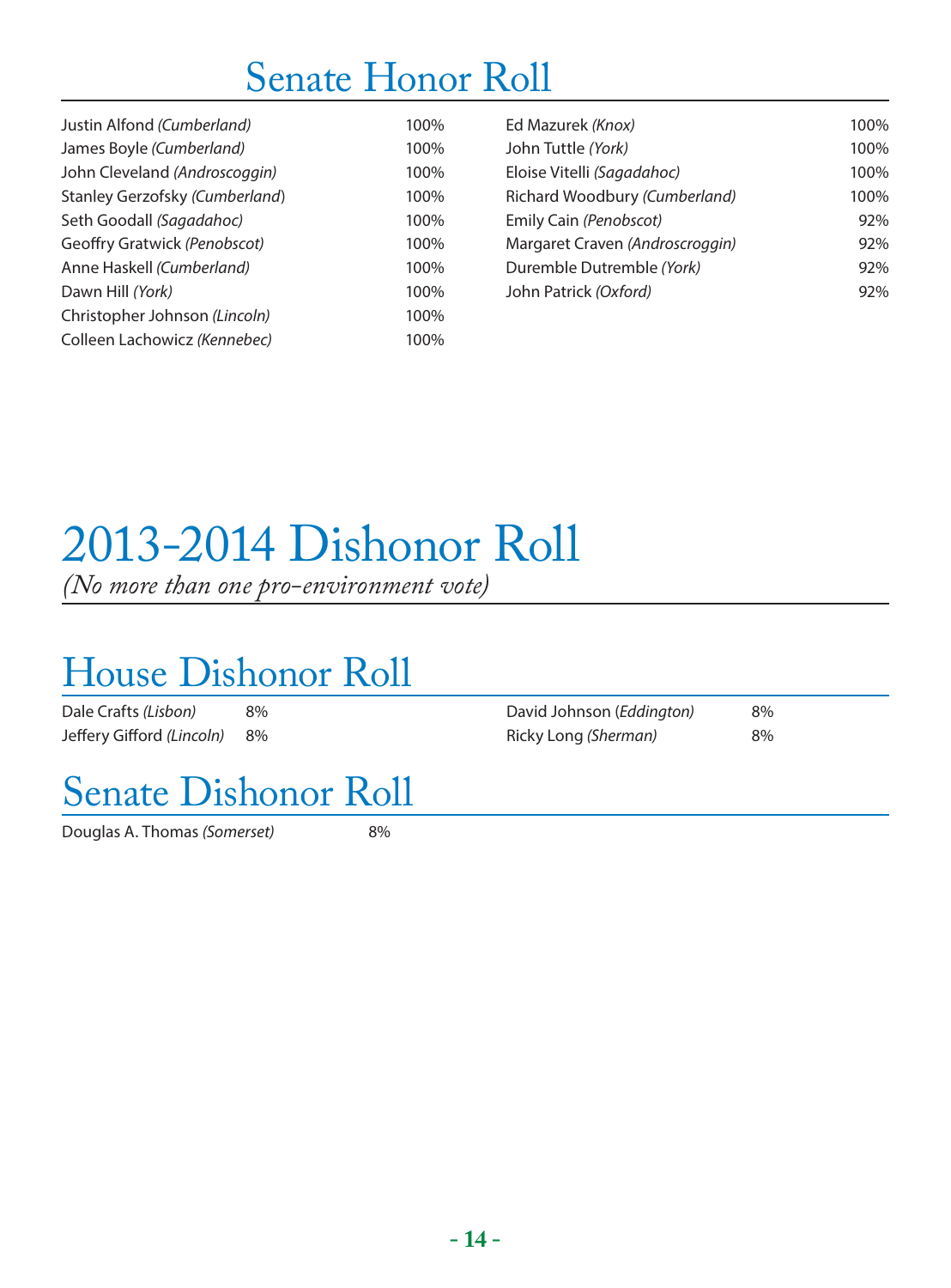## $2014$  House Directory  $\frac{1}{202}$  and  $\frac{1}{202}$  and  $\frac{1}{202}$  and  $\frac{1}{202}$  and  $\frac{1}{202}$  and  $\frac{1}{202}$  and  $\frac{1}{202}$  and  $\frac{1}{202}$  and  $\frac{1}{202}$  and  $\frac{1}{202}$  and  $\frac{1}{202}$  and  $\frac{1}{202}$  and  $\frac{1}{$

3 **Ayotte, Bernard L. A.**  (R - CASWELL) (207) 325-4905 RepBernard.Ayotte@legislature.maine.gov

135 **Beaudoin, Paulette G.** (D - BIDDEFORD) (207) 284-6324

- 68 **Beaulieu, Michael G.**  (R AUBURN) (207) 784-0036 • mike@mikeformaine.org
- 148 **Beavers, Roberta B.** (D -SOUTH BERWICK) (207) 748-3432 • rbbeavers@comcast.net
- 76 **Beck, Henry E. M.** (D WATERVILLE) (207) 837-4343 • henry.beck@gmail.com
- 141 **Bennett, Paul Edward** (R KENNEBUNK) (207) 985-6269 • bennettco2000@hotmail.com
- **67 Berry, Seth A.** (D BOWDOINHAM) (207) 287-1430 RepSeth.Berry@legislature.maine.gov
- 90 **Black, Russell J.** (R WILTON) (207) 645-2990 • russellblack@juno.com
- 142 Boland, Andrea M. (D SANFORD) (207) 324-4459 • sixwings@metrocast.net
- 69 Bolduc, Brian D. (D AUBURN) (207) 576-4907 • bolduc74@yahoo.com
- 93 **Briggs, Sheryl J.** (D MEXICO) (207) 364-5665 • sheryljbriggs@gmail.com
- 42 **Brooks, Joseph E.**  (U WINTERPORT) (207) 223-5041 • joeandmary@myfairpoint.net
- 138 **Campbell, Sr., James J.**  (I NEWFIELD) (207) 793-2396 • scampbell1936@yahoo.com
- **40 Campbell, Richard H. (R ORRINGTON)** (207) 745-7748 • dickcampbellllc@gmail.com
- 72 Carey, Michael E. (D LEWISTON) (207) 344-3017 RepMichael.Carey@legislature.maine.gov
- 137 Casavant, Alan M. (D BIDDEFORD) (207) 284-4690 • acasavant@maine.rr.com
- **32 Cassidy, Katherine W. (D LUBEC)** (207) 733-4648 • kcaugusta@gmail.com
- **37 Chapman, Ralph (D BROOKSVILLE)** (207) 326-0899 • chapmanHD37@gmail.com
- 147 Chase, Kathleen D. (R WELLS) (207) 646-2118 • kathydhchase@hotmail.com
- 134 **Chenette, Justin Mark**  (D SACO) (207) 590-3266 • justinchenette@gmail.com
- 119 Chipman, Benjamin M. (I PORTLAND) (207) 318-4961 Ben.Chipman@legislature.maine.gov
- **6 Clark, Tyler** (R EASTON) (207) 488-2633 • tyleraclark@msn.com
- 107 **Cooper, Janice E.**  (D YARMOUTH) (207) 847-3193 • cooperjanice0@gmail.com
- **55 Cotta, H. David (R CHINA)** (207) 445-4067 • cotta@fairpoint.net
- 104 **Crafts, Dale J.** (R LISBON) (207) 353-5469 • dalecrafts@reagan.com
- 28 Cray, Dean A. (R PALMYRA) (207) 938-2006 • dacray@msn.com
- **91 Crockett, Jarrod S. (R BETHEL)** (207) 875-5075 • jarrodscrockett@gmail.com
- 66 **Daughtry, Matthea E. L.**  (D BRUNSWICK) (207) 522-0913 • mattie@mattiedaughtry.com
- 26 **Davis, Sr., Paul T.** (R SANGERVILLE) (207) 876-4047 • RepDavis@midmaine.com
- 62 **DeChant, Jennifer**  (D BATH) (207) 442-8486 • dechantforbath@gmail.com
- 51 **Devin, Michael Gilbert**  (D NEWCASTLE) (207) 563-8350 • mick@mickdevin.org
- **47 Dickerson, Elizabeth E.** (D ROCKLAND) (207) 596-0028 RepElizabethDickerson@legislature.maine.gov
- 14 **Dill, James F.** (D OLD TOWN) (207) 827-3498 • jdill@umext.maine.edu
- 113 **Dion, Mark N.** (D PORTLAND) (207) 797-6341 • mndion@msn.com
- **33 Doak, Peter** (R COLUMBIA FALLS) (207) 483-2031 RepPeter.Doak@legislature.maine.gov
- 86 **Dorney, Ann E.** (D NORRIDGEWOCK) (207) 474-6201 • anndorney@gmail.com
- 88 Dunphy, Larry C. (R EMBDEN) (207) 635-2831 • skime2@roadrunner.com
- 39 **Duprey, Biran M.**  (R HAMPDEN) (207) 862-6067 • repduprey@me.com
- 105 **Espling, Eleanor M.**  (R NEW GLOUCESTER) (207) 926-6082 • espling2@securespeed.us
- 49 **Evangelos, Jeffrey**  (U FRIENDSHIP) (207) 832-7378 • caa04@roadrunner.com
- 146 **Eves, Mark W.** (D NORTH BERWICK) (207) 287-1300 RepMark.Eaves@legislature.maine.gov
- 117 **Fansworth, Richard R.** (D PORTLAND) (207) 233-3814 • omc@maine.rr.com
	- 8 **Fitzpatrick, Joyce A.** (R HOULTON) (207) 532-9035 RepJoyce.Fitzpatrick@legislature.maine.gov
- **58 Fowle, Lori (D VASSALBORO)** (207) 872-7268 • lorifowlehouse58@gmail.com
- 25 **Fredette, Kenneth Wade** (R NEWPORT) (207) 368-5562 RepKenneth.Fredette@legislature.maine.gov
- 18 Frey, Aaron M. (D BANGOR) (207) 249-9969
- RepAaron.Frey@legislature.maine.gov 126 Gattine, Drew (D - WESTBROOK) (207) 409-3477 • dgattine@aol.com
- 106 **Gideon, Sara**  (D FREEPORT) (207) 865-9593 RepSara.Gideon@legislature.maine.gov
- 12 **Gifford, Jeffery Allen** (R LINCOLN) (207) 290-5088 • jeffery.gifford@gmail.com
- 87 **Gilbert, Paul E.** (D JAY) (207) 897-5143 • pegilbert@hotmail.com
- 41 **Gillway, James S.** (R SEARSPORT) (207) 548-6429 RepJames.Gillway@legislature.maine.gov
- 15 Goode, Adam A. (D BANGOR) (207) 991-7000 RepAdam.Goode@legislature.maine.gov

- **Daughtry, Matthea E. L.** (D BRUNSWICK) (207) 522-0913 • mattie@mattiedaughtry.com District Contact your legislators to thank them or express your disappointment
- 109 **Graham, Anne P.** (D NORTH YARMOUTH) (207) 846-0049 • apg1@maine.rr.com
- 59 **Grant, Gay M.** (D GARDINER) (207) 582-5882 RepGay.Grant@legislature.maine.gov
- 22 Guerin, Stacey K. (R GLENBURN) (207) 884-7118 • repguerin@gmail.com
- 123 **Hamann, Scott M.** (D SOUTH PORTLAND) (207) 233-2951 • scott@scotthamann.com
- 116 **Harlow, Denise Patricia**  (D PORTLAND) (207) 409-0870 • deniseharlow@hotmail.com
- 89 **Harvell, Lance Evans** (R FARMINGTON) (207) 778-2981 • lanceharvell@hotmail.com
- 94 **Hayes, Terry M.** (D BUCKFIELD) (207) 689-5484 • terry@megalink.net
- 43 **Herbig, Erin D.** (D BELFAST) (207) 542-7654 • erinherbig@gmail.com
- 82 **Hickman, Craig V.** (D WINTHROP) (207) 377-3276 • craighickman@rocketmail.com
- 133 **Hobbins, Barry J.** (D SACO) (207) 229-8996 • bhobbins@hobbinslaw.com
- **35 Hubbell, Brian L. (D BAR HARBOR)** (207) 288-3947 RepBrian.Hubbell@legislature.maine.gov
- 100 **Jackson, Roger A.** (R OXFORD) (207) 539-4613 RepRoger.Jackson@legislature.maine.gov
- 20 **Johnson, David D.** (R EDDINGTON) (207) 843-6929 • djhouse20@gmail.com
- 27 **Johnson, Peter B.** (R GREENVILLE) (207) 695-2019 • rumridge27@gmail.com
- 45 **Jones, Brian L.** (D FREEDOM) (207) 385-5226 representativebrianjones@gmail.com
- 115 **Jorgensen, Eric C.** (D PORTLAND) (207) 939-7120 • ejorgensen@maine.rr.com
- 124 Kaenrath, Bryan T. (D SOUTH PORTLAND) (207) 409-7137 • kaenrath@gmail.com
- **65 Kent, Peter S. (D WOOLWICH)** (207) 442-9255 • pskentz5@hotmail.com
- 83 Keschl, Dennis L. (R BELGRADE) (207) 495-2973 • keschl@yahoo.com
- **99 Kinney, Jonathan L. (R LIMINGTON)** (207) 637-2366 • repkinney@gmail.com
- 81 **Knight, L. Gary**  (R LIVERMORE FALLS) (207) 897-2489 • LGary.Knight@usa.net
- 17 **Kornfield, Victoria P.** (D BANGOR) (207) 947-7224 RepTori.Kornfield@legislature.maine.gov
- **48 Kruger, Chuck (D-THOMASTON)** (207) 354-8928 • cbkruger@myfairpoint.net
- **36 Kumiega III, Walter A. (D DEER ISLE)** (207) 479-5459 • wkumiega36@gmail.com
- 84 Kusiak, Karen (D FAIRFIELD) (207) 453-6834 • karen.kusiak@colby.edu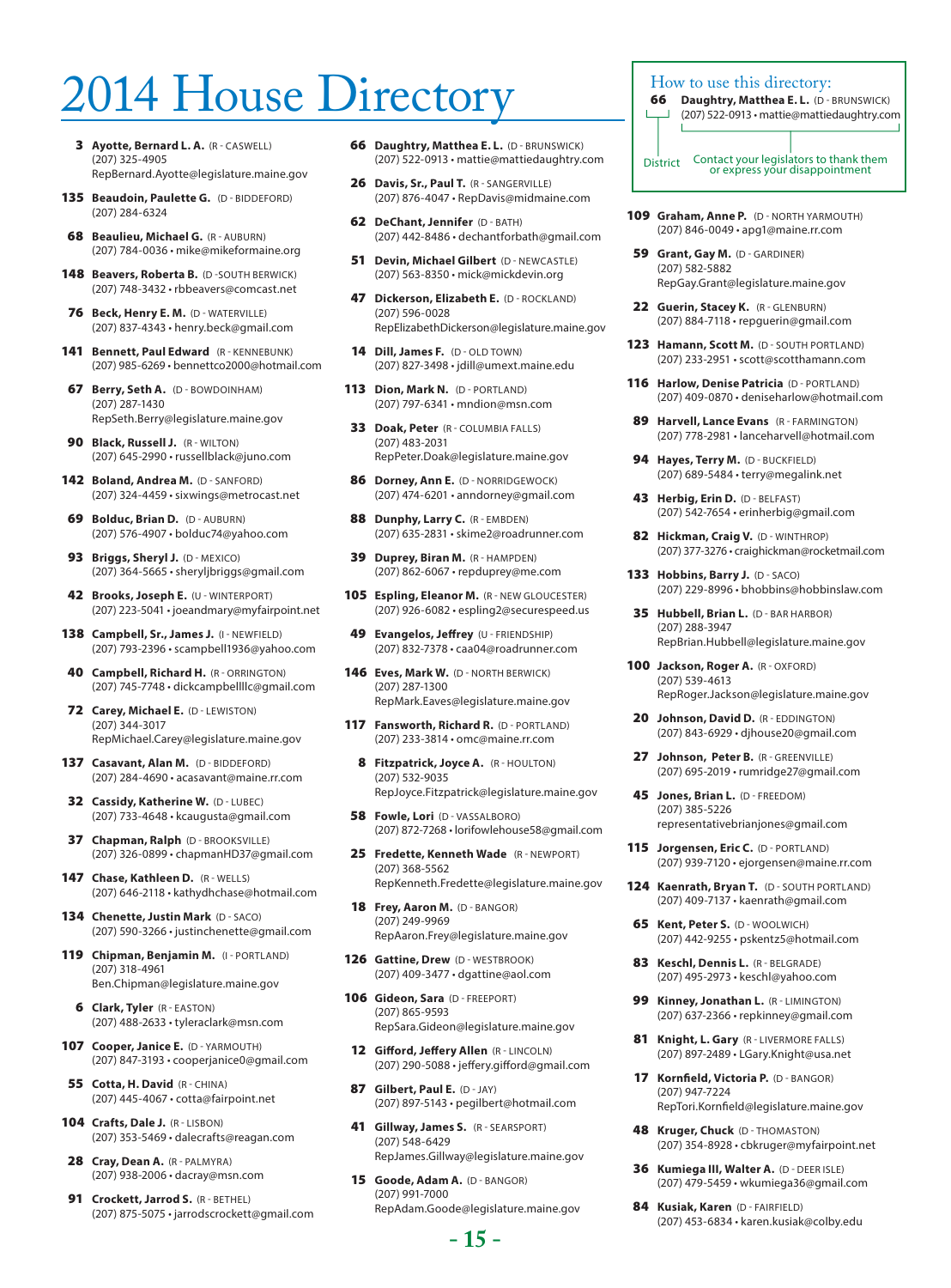- 71 Lajoie, Michel A. (D LEWISTON) (207) 783-1927 • lajoie1@midmaine.com
- 139 Libby, Aaron F. (R WATERBORO) (207) 247-6461 RepAaron.Libby@legislature.maine.gov
- 73 Libby, Nathan L. (D LEWISTON) (207) 399-7993 RepNathan.Libby@legislature.maine.gov
- **30 Lockman, Lawrence E. (R AMHERST)** (207) 584-5900 RepLawrence.Lockman@legislature.maine.gov
- **9 Long, Ricky D. (R SHERMAN)** (207) 365-4704 • rdl\_chief@yahoo.com
- 77 Longstaff, Thomas R. W. (D WATERVILLE) (207) 872-6617 • thomas.longstaff@gmail.com
- 38 **Luchini, Louis J.**  (D ELLSWORTH) (207) 664-4699 RepLouis.Luchini@legislature.maine.gov
- 132 MacDonald, Sharri K. (R OLD ORCHARD BEACH) (207) 590-4201 • smacdonald@maine.rr.com
- **61 MacDonald, W. Bruce** (D-BOOTHBAY) (207) 633-0570 • bmacdon@roadrunner.com
- 31 Maker, Joyce A. (R CALAIS) (207) 454-2327 • gjmaker@gmail.com
- 34 **Malaby, Richard S.** (R HANCOCK) (207) 422-3146 • rsmalaby@gmail.com
- 131 **Marean, Donald G.**  (R HOLLIS) (207) 727-5527 • lindonfarm@sacoriver.net
- **53 Marks, Timothy I.** (D PITTSTON) (207) 582-6798 RepTim.Marks@legislature.maine.gov
- **60 Mason, Andrew T.** (D TOPSHAM) (207) 449-1502 • andrew@andrewmason.pro
- 143 Mastraccio, Anne-Marie (D SANFORD) (207) 324-8692 annemariemastraccio@icloud.com
- 85 McCabe, Jeff M. (D SKOWHEGAN) (207) 474-5402 RepJeff.McCabe@legislature.maine.gov
- 103 McClellan, Michael D. (R RAYMOND) (207) 655-4438 • mmcclell@maine.rr.com
- 4 **McElwee, Carol A.** (R CARIBOU) (207) 498-8605 • cmcelwee@maine.rr.com
- 149 McGowan, Paul D. (D YORK) (207) 351-2585 • psmcgow@aol.com
- 129 **McLean, Andrew J.**  (D GORHAM) (207) 939-8482 RepAndrew.McLean@legislature.maine.gov
- 121 Monaghan-Derrig, Kimberly J. (D-CAPE ELIZABETH) (207) 749-9443 • kmderrig@maine.rr.com
- 118 Moonen, Matthew W. (D PORTLAND) (207) 332-7823 • matt.moonen@gmail.com
- 108 Moriarty, Stephen W. (D CUMBERLAND) (207) 829-5095 • smoriarty108@aol.com
- 122 Morrison, Terry K. (D SOUTH PORTLAND) (207) 831-0828 • tmorrison16@msn.com
	- 1 **Nadeau, Allen Michael** (R FORT KENT) (207) 231-1201 • wtpfordist1@yahoo.com
- **54 Nadeau, Catherine M.** (D WINSLOW) (207) 873-2025 • nadeau1@roadrunner.com
- 112 **Nelson, Mary Pennell** (D FALMOUTH (207) 781-3750 • mpn3@maine.rr.com
- 80 **Newendyke, Melvin** (R LITCHFIELD) (207) 268-2553 • mln@fairpoint.net
- 144 **Noon, William F.**  (D SANFORD) (207) 432-1790 • noonformaine@gmail.com
- 78 **Nutting, Robert W.**  (R OAKLAND) (207) 465-7139 • bob@bobnutting.com
- 140 **Parry, Wayne R.** (R ARUNDEL) (207) 286-9145 RepWayne.Parry@legislature.maine.gov
- 44 **Pease, Jethro D.**  (R MORRILL) (207) 342-5910 RepJethro.Pease@legislature.maine.gov
- 13 **Peavey Haskell, Anita**  (R MILFORD) (207) 827-7296 RepAnita.Peaveyhaskell@legislature.maine.gov
- 125 **Peoples, Ann E.** (D WESTBROOK) (207) 856-7264 • annpeoples116@msn.com
- **92 Peterson, Matthew J. (D RUMFORD)** (207) 776-8051 • petersonhouse08@gmail.com
- 145 **Plante, Joshua R.** (D BERWICK) (603) 978-2788 RepJoshua.Plante@legislature.maine.gov
- **57 Pouliot, Matthew G. (R AUGUSTA)** (207) 441-9418 • mpouliot57@gmail.com
- **101 Powers, Christine B. (D NAPLES)** (207) 318-2511 • cbpowers@me.com
- **63 Priest, Charles R. (D BRUNSWICK)** (207) 725-5439 • cpriest1@comcast.net
- 111 **Pringle, Jane P.** (D WINDHAM) (207) 892-8266 • jane.p.pringle@gmail.com
- 97 Rankin, Helen (D HIRAM) (207) 625-4620 • rankin8076@roadrunner.com
- 23 **Reed, Roger E.** (R CARMEL) (207) 848-5136 • rogerreed60@gmail.com
- 136 **Rochelo, Megan M.** (D BIDDEFORD) (207) 929-0110 • megan.rochelo@gmail.com
- 74 **Rotundo, Margaret R.** (D LEWISTON) (207) 784-3259 • mrotundo@bates.edu
- 120 **Russell, Diane** (D-PORTLAND) (207) 272-9182 RepDiane.Russell@legislature.maine.gov
- 151 **Rykerson, Deane** (D KITTERY) (207) 439-8755 • rykersonforkittery@gmail.com
- 130 Sanborn, Linda F. (D GORHAM) (207) 939-2879 • lindafsanborn@gmail.com
- **52 Sanderson, Deborah J. (R CHELSEA)** (207) 623-2168 • deb.sanderson2010@gmail.com
- 5 **Saucier, Robert J.**  (D PRESQUE ISLE) (207) 227-1160 • saucierforpi@gmail.com
- 64 **Saxton, Jeremy G.**  (D HARPSWELL) (207) 751-7616 RepJeremy.Saxton@legislature.maine.gov
- 16 **Schneck, John C.** (D BANGOR) (207) 942-7886 RepJohn.Schneck@legislature.maine.gov
- 102 Shaw, Michael A. (D STANDISH) (207) 787-4352 • utumike@aol.com
- 29 Short, Jr., Stanley Byron (D PITTSFIELD) (207) 487-4944 RepStanley.Short@legislature.maine.gov
- 128 **Sirocki, Heather W.**  (R SCARBOROUGH) (207) 883-5609 RepHeather.Sirocki@legislature.maine.gov
- **10 Stanley, Stephen S. (D MEDWAY)** (207) 746-5371 • stanleyss@pioneercable.net
- 114 **Stuckey, Peter C.** (D PORTLAND) (207) 773-3345 • pstuckey114@yahoo.com
	- 2 **Theriault, Charles Kenneth**  (D - MADAWASKA) (207) 728-4526 • kent23@myfairpoint.net
- 96 **Timberlake, Jeffrey L.**  (R TURNER) (207) 225-6016 • jtimberlake\_us@yahoo.com
- 19 **Tipping-Spitz, Ryan D.**  (D ORONO) (207) 866-4333 • oronoryan@gmail.com
- 79 **Treat, Sharon Anglin**  (D HALLOWELL) (207) 623-7161 RepSharon.Treat@legislature.maine.gov
- 11 **Turner, Beth P.** (R BURLINGTON) (207) 723-4625 • repbethturner@gmail.com
- 110 **Tyler, Thomas M.** (R WINDHAM) (207) 892-9760 RepTom.Tyler@legislature.maine.gov
- 21 Verow, Arthur C. (D BREWER) (207) 989-7032 • arthurverow@hotmail.com
- 98 Villa, Lisa Renee (D HARRISON) (207) 712-5222 • villa98staterep@gmail.com
- 127 Volk, Amy Fern (R SCARBOROUGH) (207) 883-1963 • avolk@volkboxes.com
- 24 **Wallace, Raymond A.** (R DEXTER) (207) 270-8041 • wallace8540@roadrunner.com
- 150 **Weaver, Windol C.** (R YORK) (207) 363-4641 • wcw63@aol.com
- 46 Welsh, Joan W. (D ROCKPORT) (207) 236-6554 • joanwelsh08@gmail.com
- 70 **Werts, R. Wayne**  (D AUBURN) (207) 783-6931 • rw556@aol.com
- **Willette, Alexander Reginald (R MAPLETON)** (207) 768-1516 • alexander.willette@gmail.com
- **56 Wilson, Corey S. (R AUGUSTA)** (207) 469-5295 RepCorey.Wilson@legislature.maine.gov
- **50 Winchenbach, Ellen A.** (R WALDOBORO) (207) 832-2005 • ellenaw12@yahoo.com
- 95 **Winsor, Tom J.**  (R NORWAY) (207) 527-2233 • twinsor@megalink.net
- 75 **Wood, Stephen**  (R SABATTUS) (207) 740-3723 • woodysnavy@gmail.com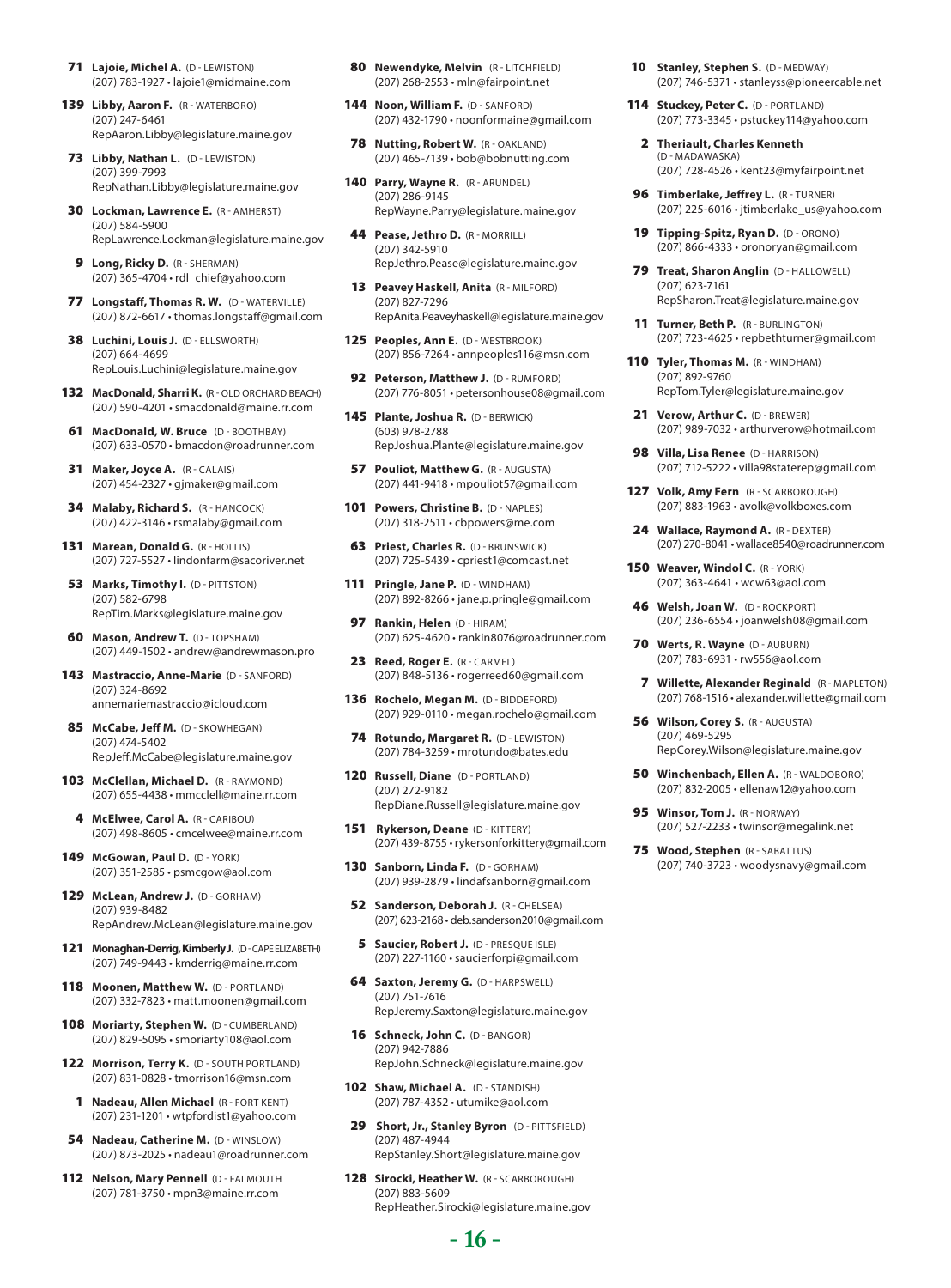## 014 Senate Director

- 8 Alfond, Justin L. (D CUMBERLAND) (207) 232-4187 • justin@justinalfond.com
- 6 **Boyle, James A.** (D CUMBERLAND) (207) 899-9606 SenJames.Boyle@legislature.maine.gov
- 29 **Burns, David C. (R WASHINGTON)** (207) 557-6185 SenDavid.Burns@legislature.maine.gov
- 30 **Cain, Emily Ann** (D PENOBSCOT) (207) 866-3753 SenEmily.Cain@legislature.maine.gov
- 15 **Cleveland, John J.** (D ANDROSCOGGIN) (207) 782-3353 SenJohnCleveland@legislature.maine.gov
- 2 **Collins, Ronald F.** (R YORK) (207) 985-2485 • RCollins7@maine.rr.com
- 16 **Craven, Margaret M.** (D ANDROSCOGGIN) (207) 783-1897 • mmcraven@roadrunner.com
- **33 Cushing III, Andre E.** (R PENOBSCOT) (207) 358-9447 • andre@andrecushing.com
- 4 **Dutremble, David E.** (D YORK) (207) 229-6587 • DDutrem1@gmail.com
- 21 **Flood, Patrick S. A.** (R KENNEBEC) (207) 458-8827 patricksaflood@roadrunner.com
- 10 **Gerzofsky, Stanley J.** (D CUMBERLAND) (207) 373-1328 • stan1340@aol.com
- 32 **Gratwick, Geoffrey M. (D PENOBSCOT)** (207) 947-0637 SenGeoff.Gratwick@legislature.maine.gov
- 13 **Hamper, James M.** (R OXFORD) (207) 539-4586 • senatorhamp@gmail.com
- 9 **Haskell, Anne M.** (D CUMBERLAND) (207) 712-1244 • annehask@maine.rr.com
- 1 **Hill, Esq., Dawn** (D YORK) (207) 337-3689 SenDawn.Hill@legislature.maine.gov
- 35 **Jackson, Troy Dale** (D AROOSTOOK) (207) 398-4081 jacksonforsenate@hotmail.com
- 20 **Johnson, Christopher K.** (D LINCOLN) (207) 549-3358 • chris@dirigo.net
- 24 Katz, Roger J. (R KENNEBEC) (207) 622-9921 SenRoger.Katz@legislature.maine.gov
- 25 **Lachowicz, Colleen M.** (D KENNEBEC) (207) 692-7143 SenColleen.Lachowicz@legislature.maine.gov
- 28 Langley, Brian D. (R HANCOCK) (207) 667-0625 SenBrian.Langley@legislature.maine.gov
- 17 **Mason, Garrett Paul** (R ANDROSCOGGIN) (207) 577-1521 SenGarrett.Mason@legislature.maine.gov
- 22 **Mazurek, Edward J.** (D KNOX) (207) 542-0017 • EdMazurek1@aol.com
- 7 **Millett, Rebecca J.** (D CUMBERLAND) (207) 415-3903 senrebeccamillett@gmail.com

 $\frac{2}{\sqrt{2}}$ 

- 14 **Patrick, John L.** (D OXFORD) (207) 364-7666 • JohnPat2000@hotmail.com
- 12 **Plummer, Gary E.** (R CUMBERLAND) (207) 892-6088 • geplummer@aol.com
- **18 Saviello, Thomas B. (R FRANKLIN)** (207) 645-3420 SenThomas.Saviello@legislature.maine.gov
- **34 Sherman, Roger L. (R AROOSTOOK)** (207) 532-7073 • RSherm2000@yahoo.com
- 23 **Thibodeau, Michael D.** (R WALDO) (207) 223-5177 • senatorthibodeau@aol.com
- 27 **Thomas, Douglas A.** (R SOMERSET) (207) 277-3017 • firewood@tds.net
- 3 **Tuttle, Jr., John L.** (D YORK) (207) 838-3013 SenJohn.Tuttle@legislature.maine.gov
- **5** Valentino, Linda M. (D YORK) (207) 205-0077 • SenatorValentino@gmail.com
- 19 **Vitelli, Eloise** (D SAGADAHOC) (207) 798-1290 • eloise.vitelli@gmail.com
- 26 **Whittemore, Rodney L.** (R SOMERSET) (207) 474-6703 • rodwhittemore@gmail.com
- 11 **Woodbury, Richard G. (U CUMBERLAND)** (207) 847-9300 Dick.Woodbury@legislature.maine.gov
- 31 **Youngblood, Edward M.** (R PENOBSCOT) (207) 478-1715 • edmyoungblood@gmail.com

## Support Maine Conservation Voters!

*Mainers deserve to know the facts about their elected officials. I want to support publications like MCV's Environmental Scorecard.*

| $\Box$ \$35 $\Box$ \$50 $\Box$ \$100 $\Box$ \$250 $\Box$ \$500 $\Box$ Other \$                                 |                               |
|----------------------------------------------------------------------------------------------------------------|-------------------------------|
| $\Box$ I'm enclosing a check made payable to Maine Conservation Voters.                                        |                               |
| $\Box$ Charge my credit card $\Box$ VISA $\Box$ (Instance $\Box$                                               |                               |
|                                                                                                                | Card #: Exp. Date: Exp. Date: |
|                                                                                                                |                               |
| Billing Address: No. 1998. The Second State of the Second State of the Second State of the Second State of the |                               |
| I authorize Maine Conservation Voters to charge my credit card in accordance with the information above.       |                               |
|                                                                                                                |                               |
| My email address is                                                                                            |                               |

 $\Box$  Sign me up for MCV action alerts and updates.